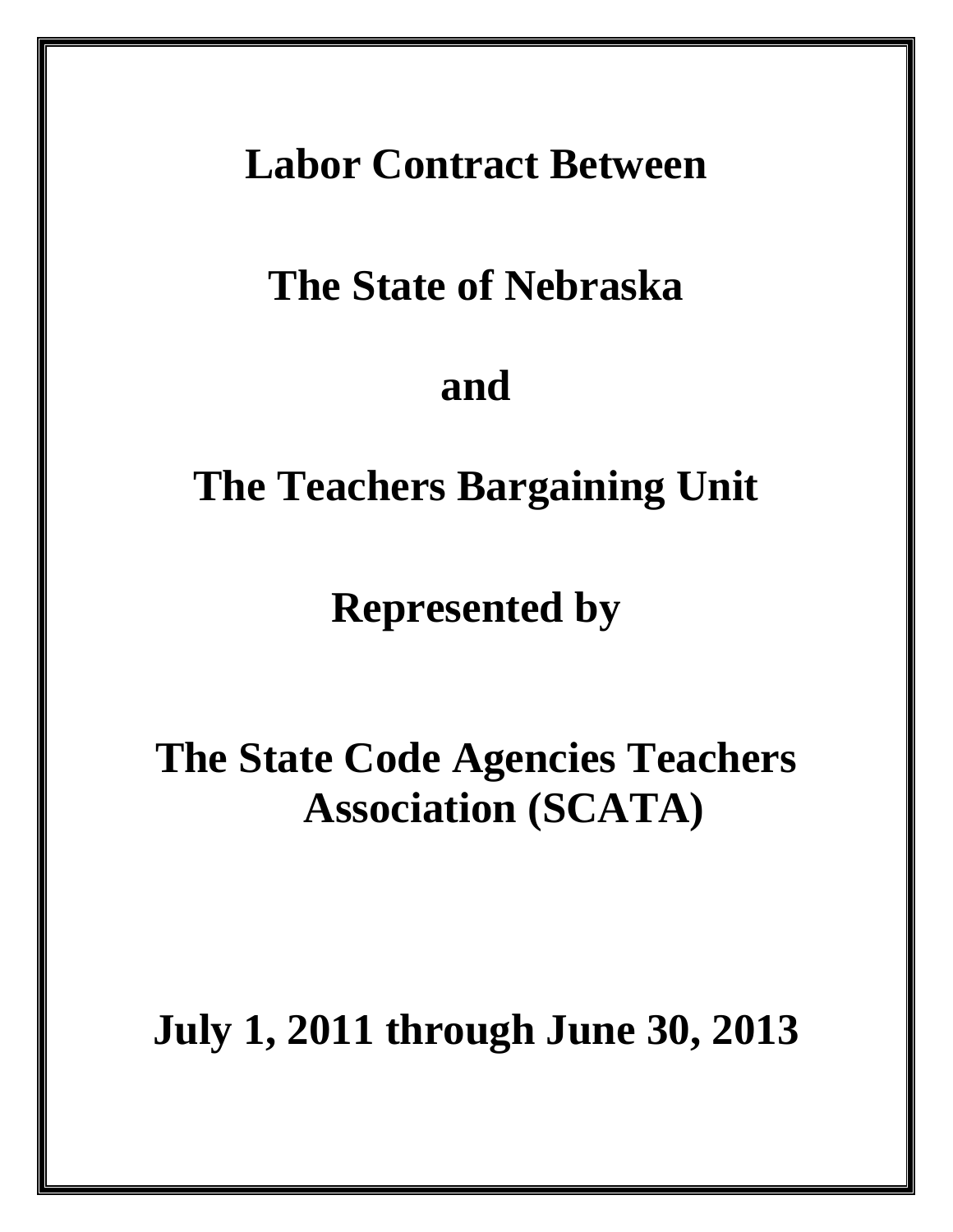### *TABLE OF CONTENTS*

|                                    | 2              |
|------------------------------------|----------------|
| <b>ARTICLE 2</b><br>$\sim$         | $\overline{2}$ |
| $ARTICLE 3 -$                      | $\overline{2}$ |
| <b>ARTICLE 4</b><br>$\sim$ $-$     | $\overline{3}$ |
| <b>ARTICLE 5</b><br>$\sim$ $\sim$  | $\overline{4}$ |
| <b>ARTICLE 6</b><br>$\sim$         | 5              |
| <b>ARTICLE 7</b><br>$\sim 10^{-1}$ | 8              |
| <b>ARTICLE 8</b>                   | 9              |
| ARTICLE 9 -                        | 14             |
| <b>ARTICLE 10 -</b>                | 15             |
| <b>ARTICLE 11 -</b>                | 16             |
| <b>ARTICLE 12 -</b>                | 16             |
| <b>ARTICLE 13 -</b>                | 19             |
| <b>ARTICLE 14 -</b>                | 19             |
| <b>ARTICLE 15 -</b>                | 20             |
|                                    | 21             |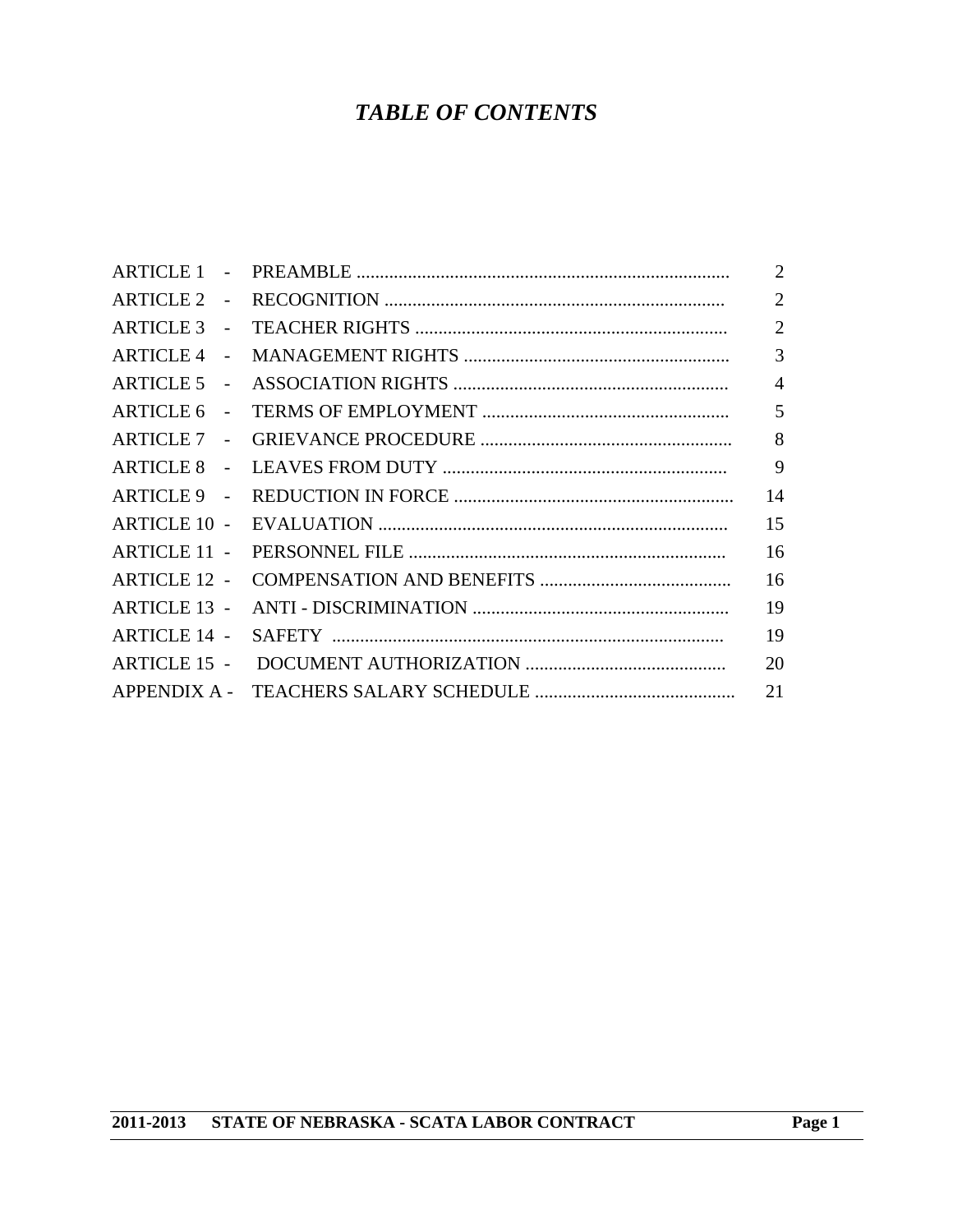#### **ARTICLE 1 - PREAMBLE**

- 1.1 This AGREEMENT is made and entered at Lincoln, Nebraska, by and between the State of Nebraska (hereinafter referred to as the Employer) and the State Code Agency Teachers' Association (hereinafter referred to as the Association).
- 1.2 This agreement shall constitute the full and complete commitments between the parties and may be altered only through the mutual consent of the parties in written and signed amendments to this agreement. The parties will receive copies of any changes made pursuant to this provision.
- 1.3 This agreement shall supersede any rules, regulations, or practices of the Employer including merit raises which shall be contrary to or inconsistent with the terms of this agreement. The provisions of this agreement shall be incorporated into and be considered part of the established policies of each facility.
- 1.4 If any provision of this agreement or any application of this agreement to any teacher or group of teachers shall be found contrary to law or applicable regulation, then such provision or application shall not be deemed valid and subsisting except to the extent permitted by law, but all other provisions or applications of this agreement shall continue in full force and effect.

#### **ARTICLE 2 - RECOGNITION**

- 2.1 The State of Nebraska (herein referred to as the Employer) recognizes the State Code Agency Teachers Association (hereinafter referred to as the Association) as the exclusive and sole collective bargaining agent for all teachers other than temporary in agencies defined by CIR Order 691 in 1987.
- 2.2 Teachers shall mean all employees other than temporary who are occupying positions which require a teaching certificate.

#### **ARTICLE 3 - TEACHER RIGHTS**

- 3.1 Nothing contained in this agreement shall be construed to deny any teacher, employed by a particular state agency, those rights provided under applicable Nebraska or Federal law. Rights granted to teachers herein shall be deemed to be in addition to those provided above unless said rights are legally modified or amended by this agreement.
- 3.2 No permanent teacher will be disciplined, reprimanded, have compensation reduced or withheld or be deprived of any professional advantage without just cause pursuant to the Classified System Personnel Rules and Regulations, or in accordance with agency policy and procedure governing discipline. Any suspension of a teacher, pending investigation and disposition of the case, shall be with pay. Such action shall be subject to the grievance procedure herein set forth, and said action may be upheld, modified or reversed (including back pay provisions as required) as a result of said grievance.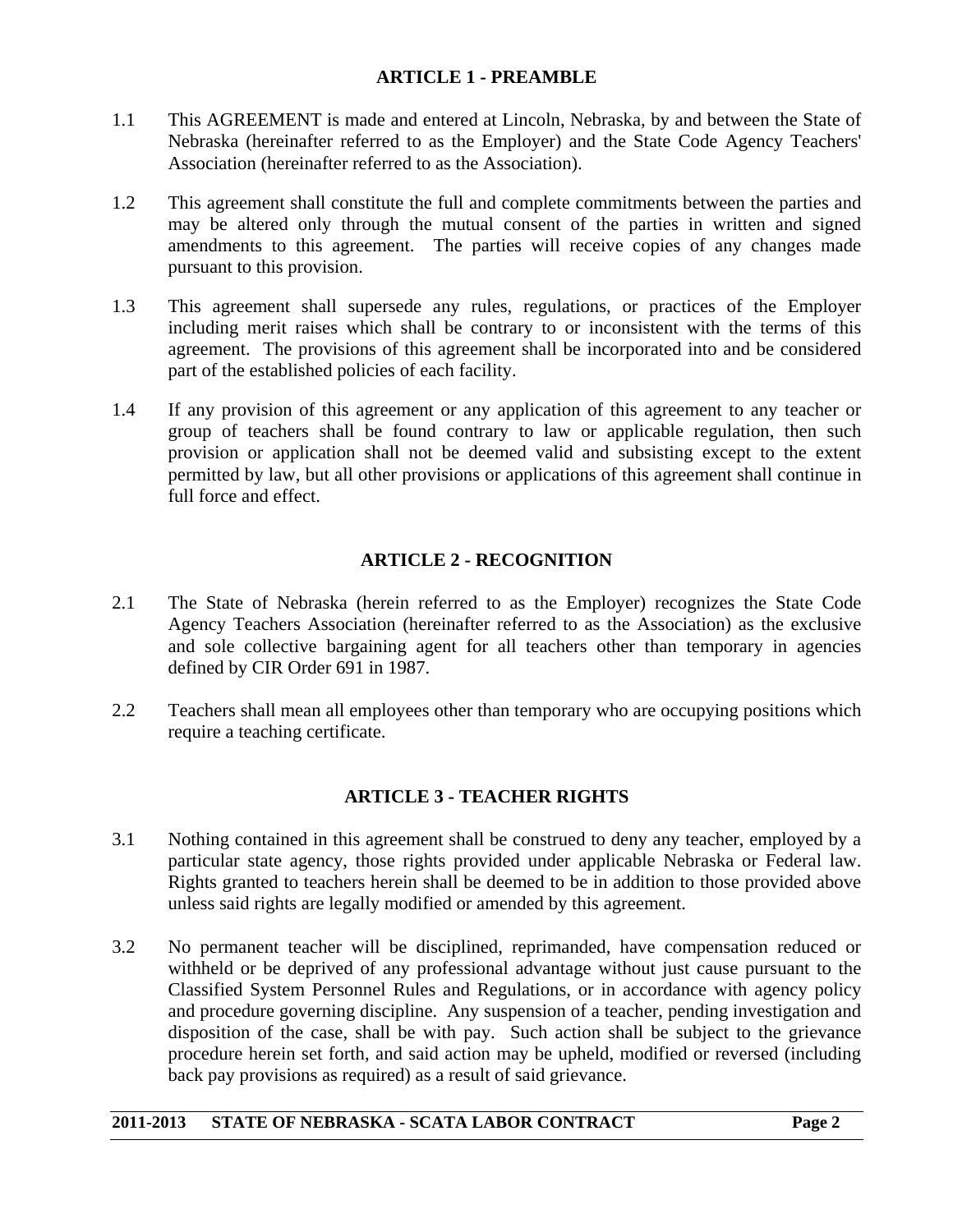3.3 Neither the Employer or its agents nor the Association or its agents will discriminate against any teacher with respect to terms and conditions of employment by reason of their membership in the Association and its affiliates, their participation in collective bargaining, or the institution of a grievance under the terms of this agreement.

#### **ARTICLE 4 - MANAGEMENT RIGHTS**

- 4.1 It is understood and agreed that the Employer possesses the right to operate and direct the employees of the State and its various agencies to the extent that such rights do not violate its legal authority, and to the extent such rights are not modified by this Contract. These rights include, but are not limited to:
- 4.1.1 The right to determine, effectuate and implement the State's budget, mission, goals, and objectives.
- 4.1.2 The right to manage and supervise all operations and functions of the State.
- 4.1.3 The right to establish, allocate, schedule, assign, modify, change and discontinue Agency operations, work shifts, and working hours.
- 4.1.4 The right to establish, allocate, assign, or modify an employee's duties and responsibilities. Management agrees to give employees a minimum of five (5) days notice of changes except in emergency situations.
- 4.1.5 The right to hire, train, assign, and retain employees; suspend, discharge or take other disciplinary action against employees for just cause; and to relieve employees from duties due to lack of work or funds, or the employee's inability to physically perform his/her assigned duties after the Employer has attempted to accommodate the employee's disability.
- 4.1.6 The right to increase, reduce, change, modify and alter the composition and size of the work force.
- 4.1.7 The right to determine, and implement policies for the selection, training, and assignment of employees.
- 4.1.8 The right to create, establish, change, modify and discontinue any State function, operation or division.
- 4.1.9 The right to establish, implement, modify and change financial policies, accounting procedures, contract for goods and/or services, public relations and procedures and policies for the safety, health and protection of property, personnel or client interests.
- 4.1.10 The right to adopt, modify, change, enforce, or discontinue any existing rules, regulations, procedures or policies.
- 4.1.11 The right to determine and enforce employee performance standards.
- 4.1.12 The right to introduce new or improved methods, equipment, technology or facilities.

#### **2011-2013 STATE OF NEBRASKA - SCATA LABOR CONTRACT Page 3**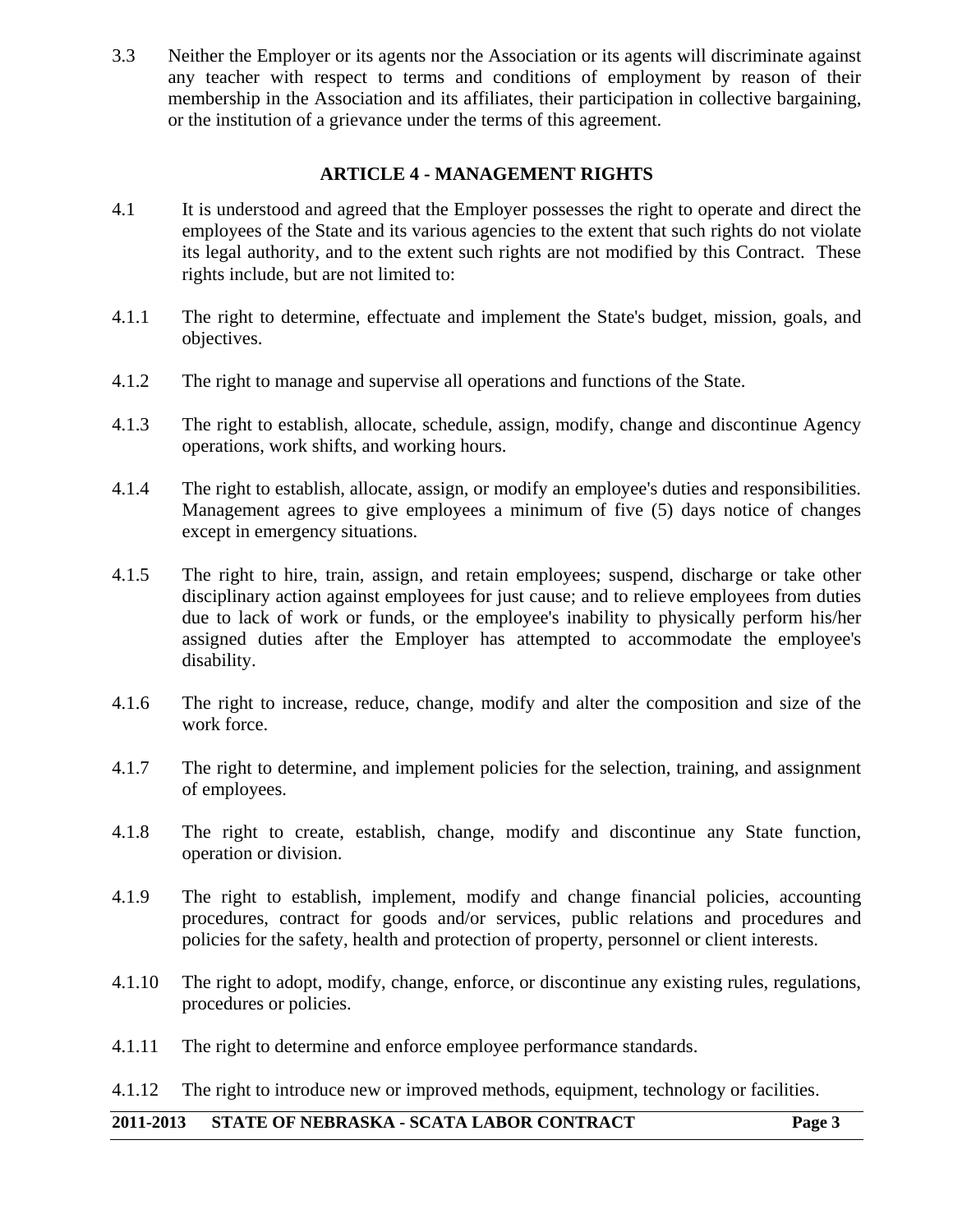#### **ARTICLE 5 - ASSOCIATION RIGHTS**

- 5.1 Upon receipt of a voluntary written individual authorization order from any of its employees covered by this Contract on forms provided by the Association, the Employer will deduct from the pay due such employee those dues required as the employee's membership in the Association.
- 5.2 Such order shall be effective only as to membership dues becoming due after the delivery of such authorization to the payroll office of the employing unit. Deductions shall be made only when the employee has sufficient earnings to cover the deductions for social security, federal taxes, state taxes, retirement, health insurance, and life insurance. Deductions shall be in such exact amount to be withheld and shall begin within the next payroll cycle.
- 5.3 Such dues deductions shall be terminable after written notice to the Employer and the Association. The Employer shall terminate the payroll dues deduction within the next payroll cycle.
- 5.4 Representatives of the Association and its affiliates may, upon approval of their immediate supervisor, be allowed to conduct Association business on school property during non-work time, providing that such business does not cause interruption of the school program or other programs. The Association may be allowed the use of the school buildings for meetings. Such use shall not be unreasonably denied.
- 5.5 Reasonable space will be made available to the Association on existing bulletin boards customarily used for the posting of general personnel or employment information to the members of the unit.
- 5.6 Material to be placed on the bulletin boards shall be limited to notices of the Association's recreational, educational and social affairs; Association correspondence and documents, whose content is not libelous, editorial or interfering in nature with institutional policy and procedure, notices of Association elections, appointments and results of Association elections and notices of Association meetings.
- 5.7 All notices other than those listed above shall be presented to the Facility Head or his/her designated representative for approval. Such notices, if approved, shall indicate both posting and removal dates. The Association will be responsible for posting and removal of all Association notices.
- 5.8 The Association shall be allowed reasonable use of school equipment, providing the Association furnishes expendable supplies consumed during such use, and that such use does not cause undue interruption of the school program.
- 5.9 The Association shall be allowed to make reasonable use of the school's communication system provided such use does not cause undue interruption of the school program. Association written communications, i.e., mail, phone, computer, etc., will not be monitored and be treated as private and confidential when marked as such.
- 5.10 SCATA shall have paid leave for the purpose of allowing members to attend bargaining and bargaining caucus.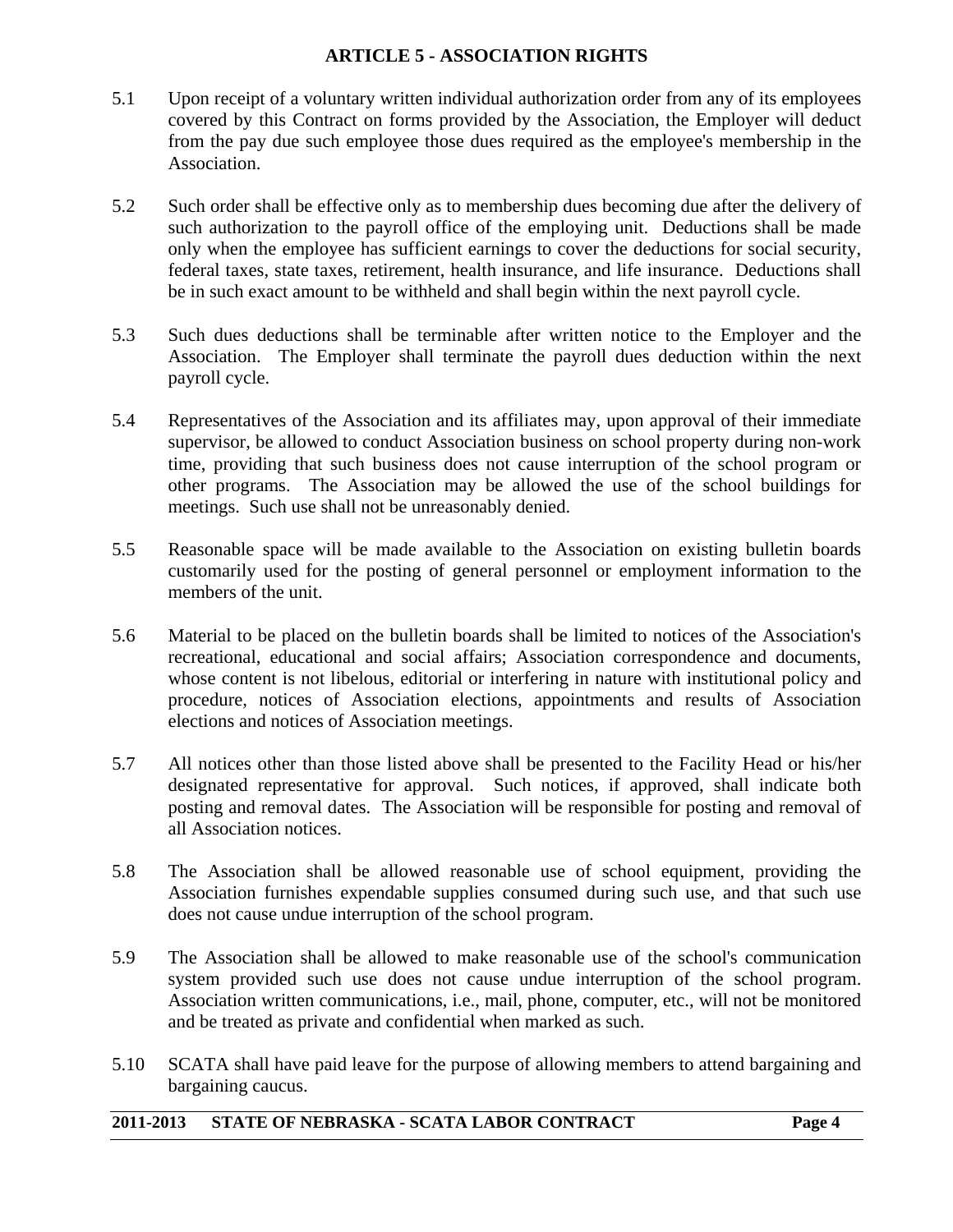#### **ARTICLE 6 - TERMS OF EMPLOYMENT**

- 6.1 The term of this contract shall be July 1, 2011 through June 30, 2013.
- 6.2 Teachers covered by this labor contract shall be on a probationary period during the first two years of employment and may be terminated during the probationary period without cause per Neb. Rev. Stat. Sec. 79-845.
- 6.3 DHHS Teachers are responsible to the facility for eight work hours each day between the hours of 7:30 a.m. and 5:00 p.m. DCS teachers are responsible to the facility for eight work hours each day between the hours of 7:00 a.m. and 9:00 p.m. Teachers shall be required to be at the facility for a minimum of seven and one-half hours per day, except at BSDC, HRC, LRC, and DCS facilities, where teachers shall be responsible for being present at the facility for forty work hours each week.
	- 6.3.1 For DHHS bargaining unit teachers, any time that Management requires the teacher to work outside of the 7:30 a.m. - 5:00 p.m. workday, or scheduled workday for LRC, BSDC, or HRC teachers, or any time worked on non-contract days will be compensated in time off at the rate of one hour for each hour worked. For bargaining unit teachers in DCS facilities, any time that Management requires the teacher to work outside of the 7:00 a.m. - 9:00 p.m. workday, or scheduled workday for DCS teachers, or any time worked on non-contract days will be compensated in time off at the rate of one hour for each hour worked.
	- 6.3.2 Use of compensatory time by DHHS Teachers will be at the time requested by the teacher subject to the approval of the teacher's immediate supervisor. Requests shall not be unreasonably denied.
	- 6.3.3 Teachers required to be on-call, shall be compensated at the rate of \$1.25 per hour for each hour spent in such on-call status.
	- 6.3.4 At YRTC Kearney, prior to an increase being made in the time teachers are in contact with students in the classroom, a labor-management committee, consisting of three Union representatives and three Employer representatives, will be convened. The labor-management committee, after discussing the issues involved, will make a recommendation to the Department of Health and Human Services, concerning the increase in classroom student contact time. The Department of Health and Human Services shall give the recommendation serious consideration, in making a decision, but shall not be required to implement the recommendation.
- 6.4 Each teacher shall be provided a minimum 30 minute, duty free lunch period, and at DCS facilities, the evening meal period shall be available between 3:45 p.m. and 6:30 p.m.
- 6.5 The normal workweek for bargaining unit teachers shall be 5 days, Monday through Friday.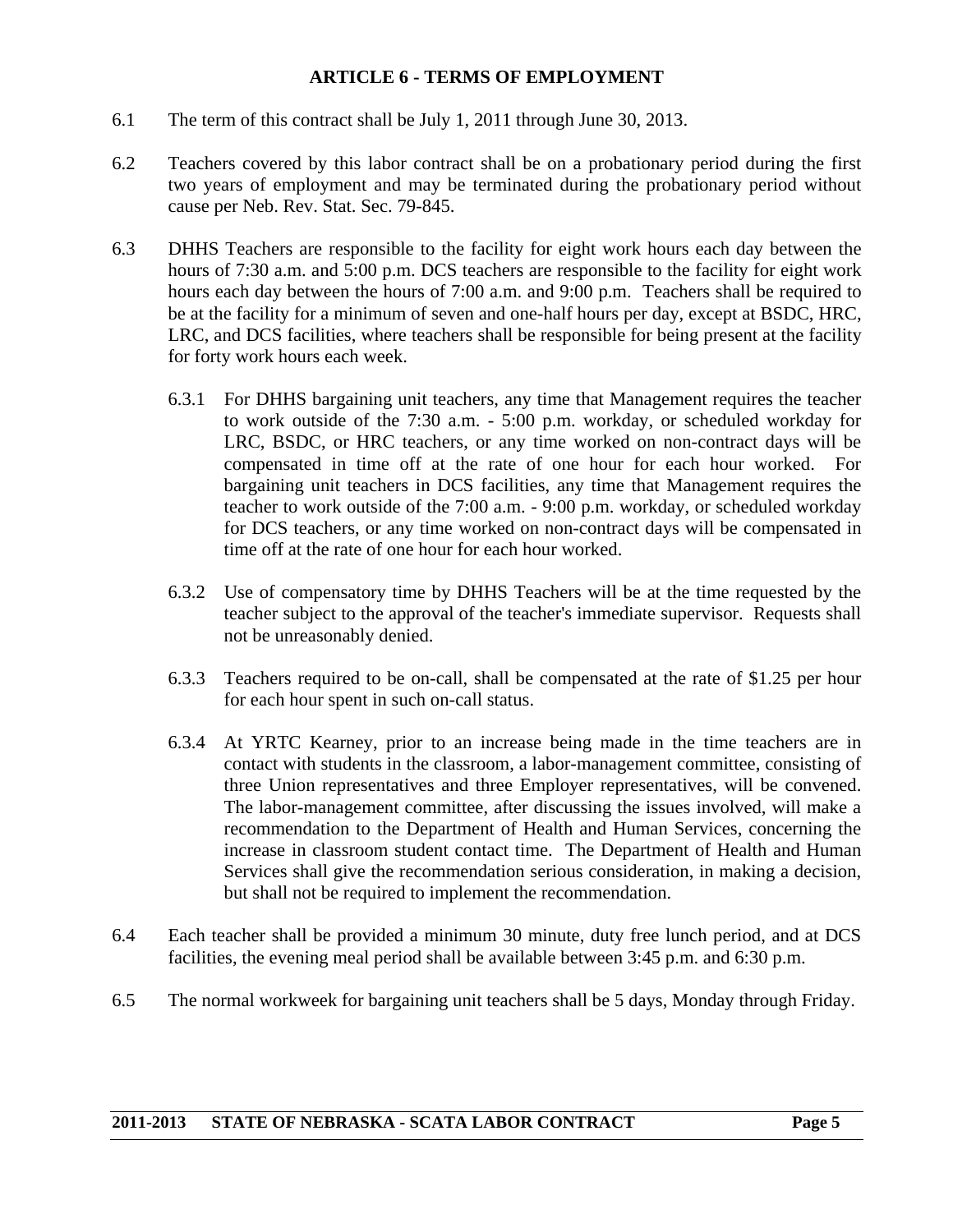- 6.6 The annual employment period shall be 188 days for teachers employed at YRTC-Kearney; 185 days for teachers employed at YRTC-Geneva; 188 days for teachers employed at LRC; 188 days for teachers employed at HRC; 224 days for teachers employed at BSDC; and 222 days for teachers employed at NCCW, OCC, NSP, LCC, TSCI, and WEC. Designated teachers at DCS facilities and all teachers at NCYF shall be employed for 234 days. Within the above contract days at YRTC-Kearney, YRTC-Geneva, BSDC, HRC, and LRC shall be at least six non-student contact days per year with at least one-half day at the end of each grading period with no mandatory training during these one-half days, as part of the school calendar.
- 6.7 Teachers employed beyond the basic 185 day annual employment period shall receive salary and leaves as defined elsewhere in this agreement on a pro rata basis. All prorated leaves shall be rounded to the nearest day.
- 6.8 Optional extended employment to teach in the summer programs may be offered to teachers employed for the regular school year. Bargaining unit teachers shall be notified of Management's decision concerning extended summer employment by March 1st of each year. Those bargaining unit teachers not offered summer employment shall be provided the opportunity, upon request, for consultation with the appropriate administrator. Such consultation shall include justification for Management's decision. Such decisions shall not be based on Management's ability to hire non-bargaining unit teachers at a lesser rate.
- 6.9 All bargaining unit classroom teachers shall be provided a minimum of one (1) continuous instructional period per day without students for the purpose of planning and preparation. Teachers, unless at DCS, shall not be required to attend mandatory training during this planning period, more than once per month.
- 6.10 The Employer acknowledges that a teacher's primary responsibility is to teach per Neb. Revised State Statute 79-101.
- 6.11 Each teacher agrees to be governed by the policies of the Employer, that are not addressed in the negotiated agreement and that the teaching duties to be performed under this contract shall be subject to assignment by their immediate supervisor. Such duties shall not preclude the occasional assignment of nonteaching related duties which involve supervising youth or adults.
- 6.12 Discipline of teachers for just cause will be in accordance with the provisions of the Classified System Personnel Rules and Regulations or in accordance with agency policy and procedure governing discipline. Evaluations used to justify termination for just cause shall be only those conducted by individuals who hold the appropriate administrative and supervisory certificate issued by the State.
- 6.13 At least 90 calendar days before the end of the individual contract period, each teacher shall be notified in writing that the Employer is considering nonrenewal of his/her contract, or provided a letter of intent to continue employment. Any teacher offered a letter of intent to continue employment shall respond within 15 working days of receipt of the letter. Failure to respond within the specified fifteen workdays shall constitute rejection of the renewal offer.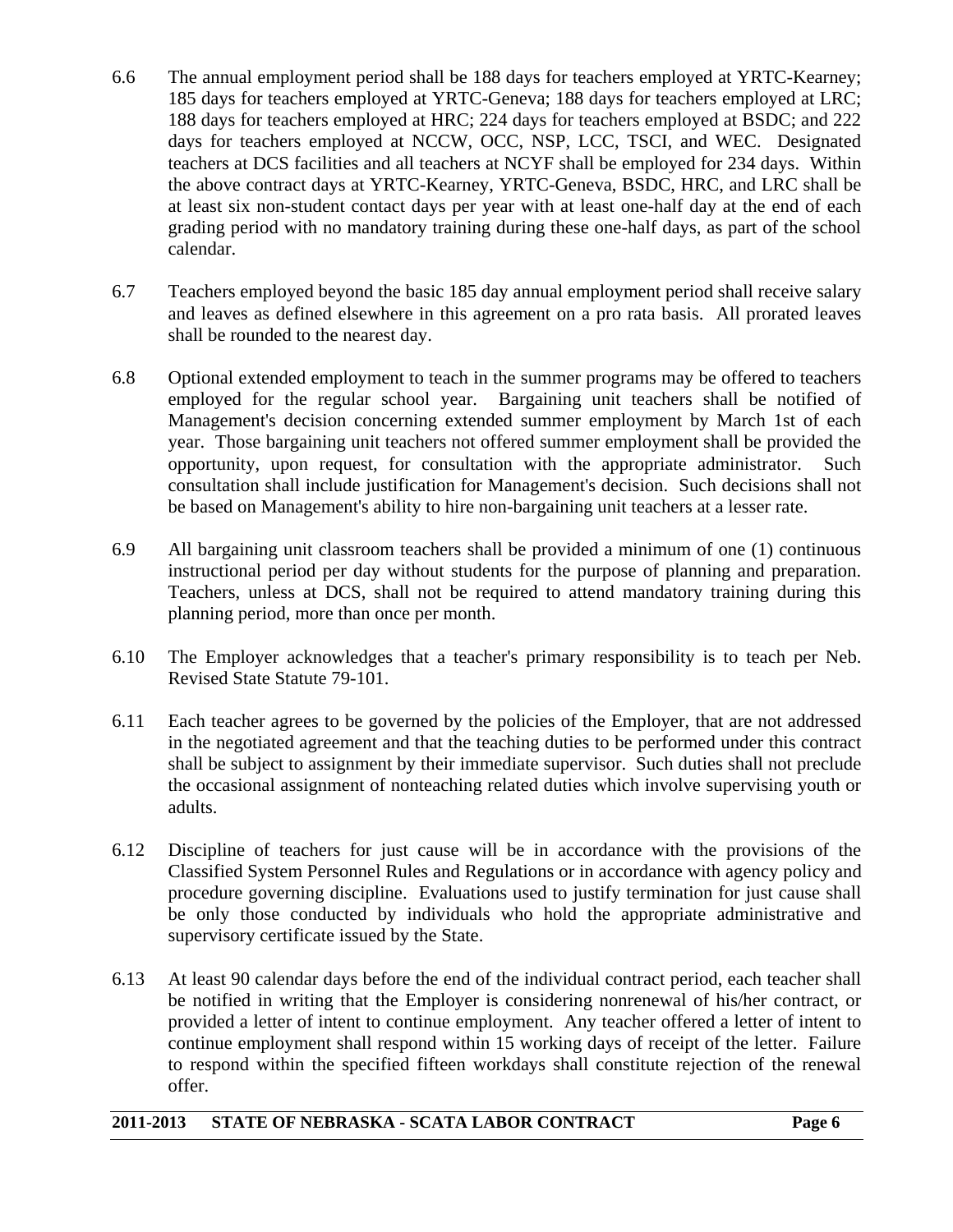6.14 Termination of a teacher's contract for any reason before the end of the contract year shall result in an adjustment of that amount of compensation being paid which bears the same ratio to the annual salary herein specified as the number of contract days worked bears to the annual employment period.

Whenever it is necessary to adjust the compensation paid to a teacher, after the appropriate compensation for the number of contract days actually worked is computed, the teacher and the Employer shall arrange for the payment of any compensation due to the teacher or the refunding by the teacher of any compensation received in excess of the compensation due for the number of days actually worked.

- 6.15 Deductions from pay for absences from work for which no paid leave is provided shall be at the rate of one divided by the number of school contract days of the annual salary per each day of such absence.
- 6.16 There shall be no penalty for release or resignation by said teacher from their individual contract, providing that said resignation shall not become effective until the close of the contract period unless an earlier release is accepted by the Employer. Resignations for the subsequent contract year shall be accepted up to six weeks prior to the beginning of the new school year and may be accepted by the Employer after May  $15<sup>th</sup>$  at the Employer's discretion.
- 6.17 The Employer may require a teacher to take a physical examination, tests or other proofs of physical and/or mental fitness when the Employer has reasonable cause to believe that such examinations and/or tests are necessary to determine physical or mental incapacity. The Employer reserves the right to develop and implement alcohol and drug testing programs. The Employer shall schedule and pay for all such required examinations and/or tests. The results of said examinations and/or tests will not be released to any outside agencies or persons without permission of the employee unless required by law or licensure.
- 6.18 The Association and Employer recognize the unique characteristics of the clientele served and in the interest of the student's needs, the Employer shall make a good faith effort to hold academic classes to a practical and effective size.
- 6.19 A good faith effort will be made to secure a regular substitute before a regular teacher is asked to serve as a substitute. Aides shall not be assigned teaching duties as per applicable state law and regulations. Teachers will be allowed to substitute teach for the regular substitute teacher rate. The Employer will be allowed to offer the teacher their daily rate for substitute teaching if a substitute cannot be obtained for the substitute rate*.* Substitute teachers, teaching at DCS facilities, shall be pre-approved by DCS.
- 6.20 Teachers may use the school facilities during nonscheduled work hours for such teaching/job related purposes which may include grading papers, preparing tests, setting up audiovisual equipment, use of computer, recreational activities (as allowed other staff), etc. Such use of school facilities is not computed as compensable time.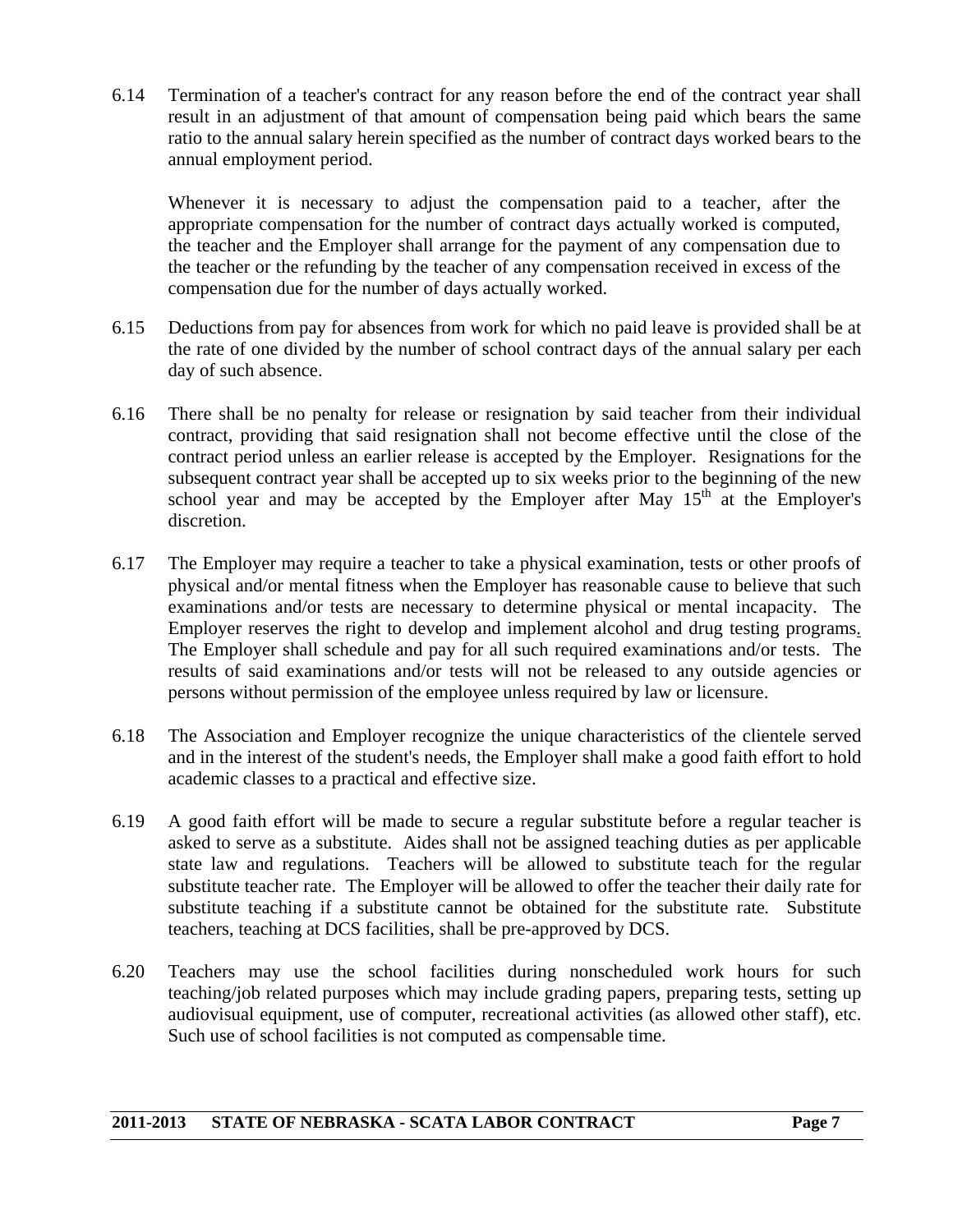6.21 **Part-Time Employees.** Teachers who are employed on a permanent basis at any percentage less than 100% will be paid and accrue all eligible benefits and conditions of employment as set forth in this agreement prorated to equal their employment percentage.

#### **ARTICLE 7 - GRIEVANCE PROCEDURE**

- 7.1 **General Purpose.** Teachers may file a grievance when they believe that there has been a misinterpretation or misapplication of the terms of this agreement. The underlying principle of this grievance procedure is to ensure fair and equitable treatment to bargaining unit employees.
- 7.2 Definition of Grievance: Any written claim or claims by a bargaining unit teacher or group of teachers that there has been a violation, misinterpretation, or misapplication of the terms of this agreement. The grievance must be signed by all aggrieving teachers.
- 7.3 Definition of Grievant: Bargaining unit teacher or group of teachers making the claim as described in the definition of grievance.
- 7.4 Bargaining unit employees will follow all written and oral directives and perform all assigned duties. Compliance with such directives will not in any way prejudice their right to file a grievance within the time limits contained herein, nor shall it affect the ultimate resolution of the grievance.
- 7.5 The parties agree to use every reasonable means at their disposal to assure every employee the unobstructed use of this grievance procedure without fear of reprisal or prejudice to their employment status.
- 7.6 The number of days indicated at each level shall be considered as a maximum, and every reasonable effort shall be made to expedite the grievance. The time limit specified may, however, be extended by mutual written agreement of the grievant and the Employer.
- 7.7 The failure of the grievant to proceed to the first or subsequent steps of this grievance procedure within the time limits specified shall indicate that the grievant has elected not to file a grievance or has accepted the response previously rendered, and shall constitute a waiver of any future appeal. The failure of the Employer to respond to the grievance within the time limits specified shall permit the grievant to proceed to the next level of the grievance procedure.
- 7.8 All communications concerning the grievance, after being formally submitted shall be in writing. All documents, communications, and records dealing with the processing of a grievance shall be confidential, and shall be filed separately from the personnel files of the participants, unless said material is ordinarily the content of the personnel file.
- 7.9 No settlement shall be made in any grievance which is in conflict with the provisions of this agreement.
- 7.10 All meetings under this Article shall be conducted in private. All hearings conducted pursuant to this Article shall be open to the public unless the hearing authority rules otherwise after a showing of adequate cause.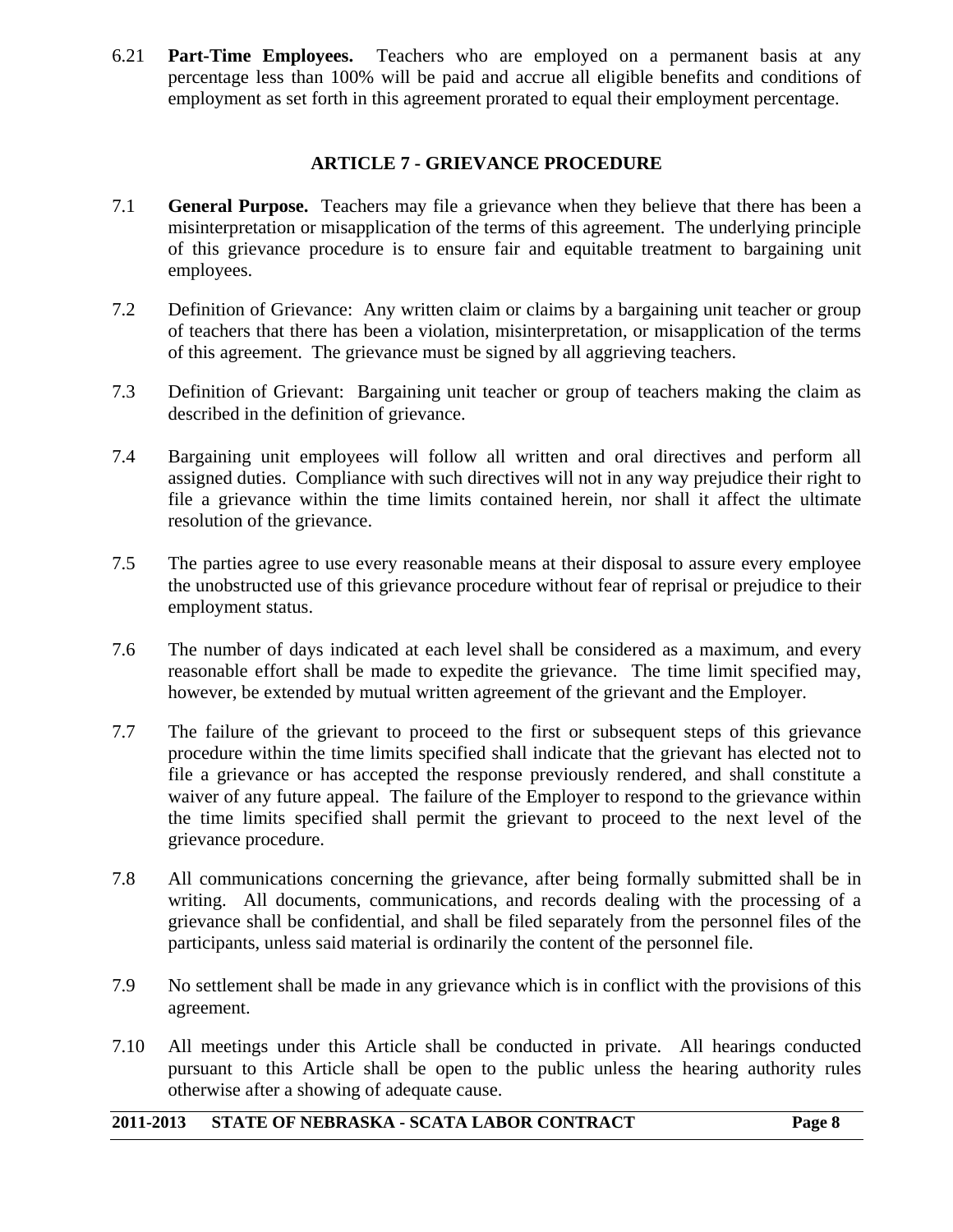- 7.11 A grievant may have a representative present at all levels of the grievance procedure.
- 7.12 The grievant may withdraw their grievance at any level of the procedure.
- 7.13 Level One: All grievances must be initiated within fifteen (15) work days of the occurrence, or the date when the employee first became aware of the occurrence. The grievant shall reduce the grievance to writing on the approved form and give or send the original to the decision maker. The decision maker shall provide a written response to the grievance within five (5) work days after receipt of the grievance. Failure of the decision maker to respond within five (5) work days shall cause the grievant to proceed to level two of this procedure. Before the decision maker returns the answer to the grievance at the first step to the employee, he/she shall have the response reviewed by the Chief Executive Officer/Designee of the facility.
- 7.14 Level Two: If a satisfactory resolution of the grievance is not reached in Level One the grievant may file the grievance with the Agency Director within ten (10) work days of receipt of the response at Level One. The Agency Director/Designee shall hold an informal investigatory meeting within ten (10) work days of receipt of the grievance. The meeting shall include all interested parties and be for the purpose of reviewing the grievance. The Agency Director shall issue a written response to the grievance within ten (10) work days of such meeting.
- 7.15 Level Three: If a satisfactory resolution of the grievance is not reached at Level Two the grievant may file the grievance in writing with the State Personnel Board within ten (10) work days of receipt of the written response at Level Two. The State Personnel Board shall conduct a grievance hearing and shall issue a written response to the grievance. Such written response shall be the final administrative decision unless the aggrieved party wishes to seek court action. The parties to the grievance appeal shall follow the State Personnel Board Appeal process outlined in Title 273 – Nebraska Administrative Code, Chapter 15, Section 008.04.

#### **ARTICLE 8 - LEAVES FROM DUTY**

- 8.1 Teachers shall be eligible for eleven (11) days of paid sick leave per year, cumulative to 180 days. Earned sick leave that has been accumulated by presently employed teachers prior to the date of this agreement shall be retained by that teacher provided that the accumulation shall not exceed 180 days.
- 8.2 Teachers separating their employment and who are eligible for retirement through a State sponsored retirement system or upon death, will receive one-fourth of the accumulated unused sick leave, up to a maximum of 45 days pay (one-fourth of 180 days).
- 8.3 Teachers are entitled to use sick leave under the following situations:
	- a. When unable to perform duties because of sickness, injury, or disability.
	- b. When undergoing medical, surgical, dental, and optical examinations or treatments, which the employee is unable to schedule during other than work hours.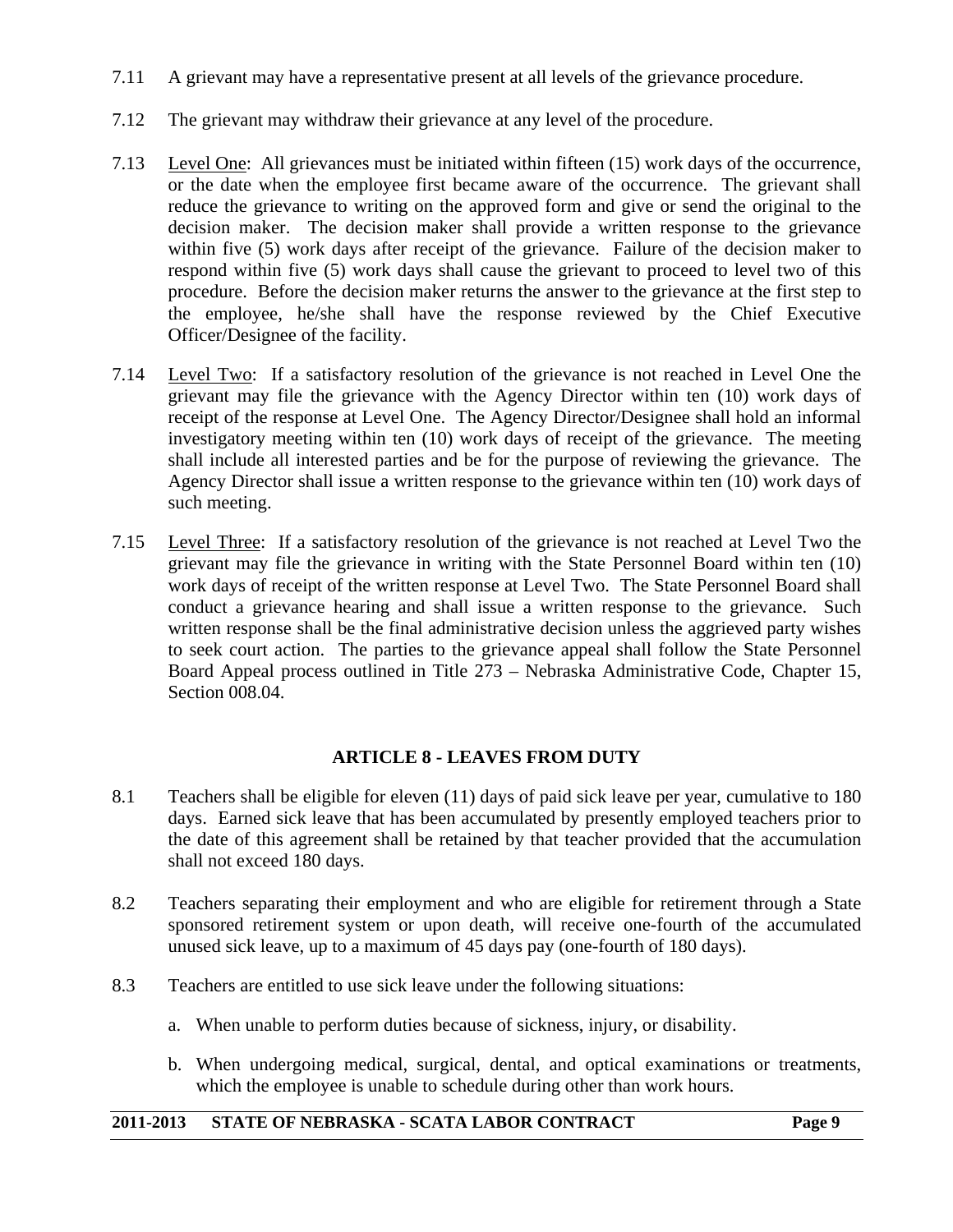- c. When presence at work would jeopardize the health of others by exposing them to a contagious disease.
- d. When the illness, injury, or disability of an immediate family member requires the employee's presence. Immediate family in this case means spouse, children, siblings, or parents and others bearing the same relationship to the teacher's spouse. At the Agency Head and/or his/her Designee's discretion, with input from the immediate supervisor, the definition of immediate family may be expanded to include other individuals with a similar personal relationship to the employee as that of an immediate family member.
- 8.4 Sick leave shall be taken in at least quarter-hour increments.
- 8.5 Teachers shall obtain written approval from their immediate supervisor in advance when planning to use sick leave for dental appointments, physical exams, etc. In case of sickness, injury, emergency or any other absence which cannot be approved in advance, the teachers shall advise the immediate supervisor of the circumstances as early as possible.
- 8.6 When a sick leave absence exceeds three (3) consecutive days or when abuse is suspected, employees may be required to submit a substantiating medical certificate.
- 8.7 Teachers who terminate and return to state employment within one (1) year shall retain all accrued sick leave earned prior to termination.
- 8.8 A teacher who is receiving Worker's Compensation for an injury or occupational disease shall have the option of electing to use accumulated unused sick leave to supplement Worker's Compensation up to but not to exceed the regular rate of pay. Teachers electing this option shall earn and be charged sick leave in proportion to the amount of money paid by the State. After all such sick leave has been used, the teacher shall be entitled to compensation authorized by Worker's Compensation.
- 8.10 Up to five (5) contract days of funeral leave shall be granted for each death in the immediate family. Immediate family is defined as spouse, children, parents, grandparents, grandchildren, brothers, sisters, or persons bearing the same relationship to the spouse. At the Agency Head and/or his/her Designee's discretion, the definition of immediate family may be expanded to include other individuals with a similar personal relationship to the employee as that of an immediate family member. This leave shall be up to five consecutive contract days contiguous to the day of the funeral.
	- 8.10.1 For funerals of persons not in the immediate family the employee may use accrued sick leave as arranged with the appropriate administrator.
- 8.11 **Civil Leave.** Teachers are eligible for paid civil leave in the following situations:
	- a. Being called as a juror or being appointed as a clerk or judge on an election or counting board. Fees paid as the result of such duty shall be retained by the teacher in addition to the paid civil leave. Employees will return to work when not actually serving as a juror on a daily basis.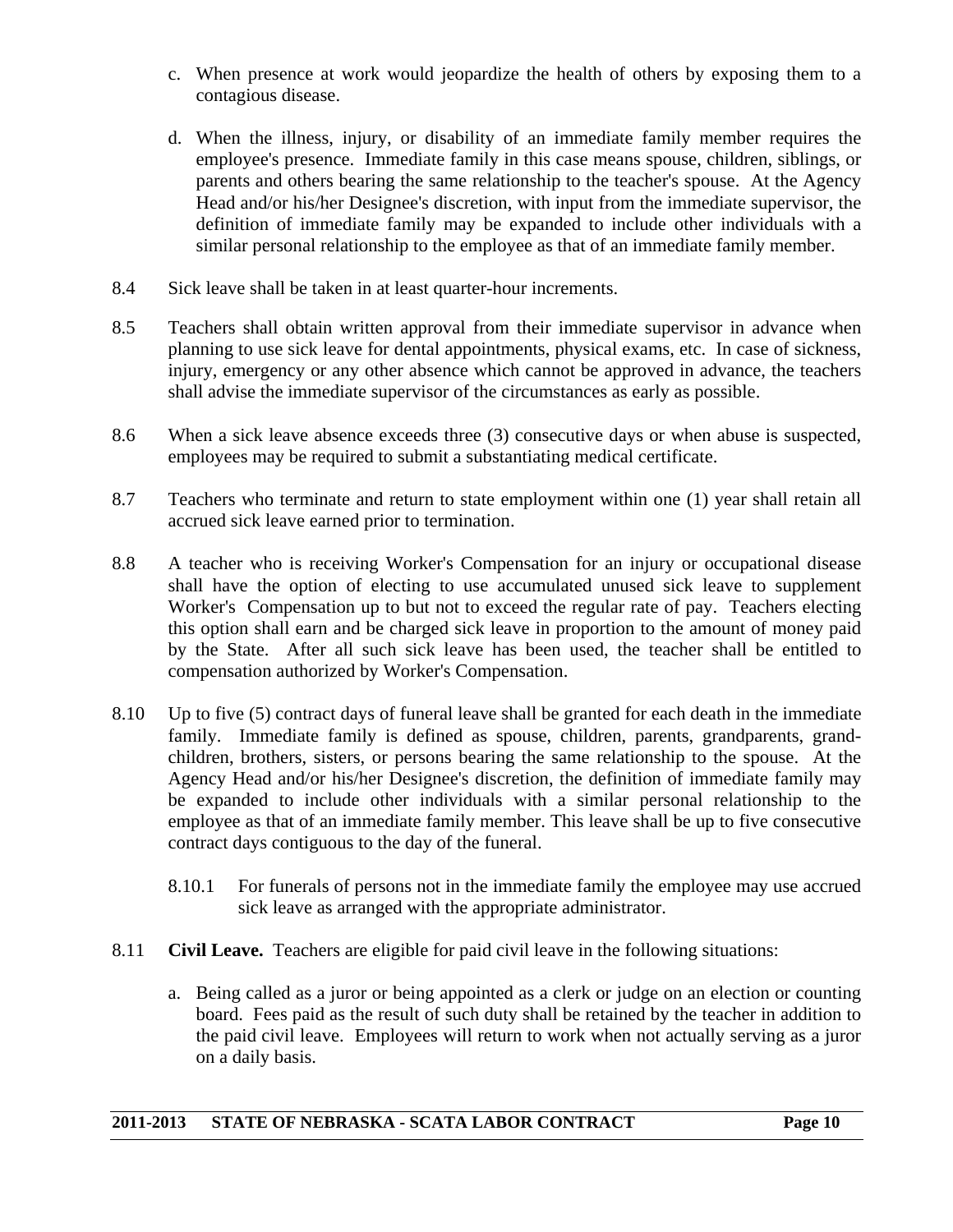- b. Being called to perform emergency civilian duty in connection with a natural disaster such as a flood or tornado or in connection with national defense. This shall not be considered the same as leave for military duty in connection with national defense or national disaster.
- c. Being subpoenaed to appear in court on behalf of the State. In addition to the paid civil leave the teacher shall receive pay for travel and subsistence. Witness fees paid to the teacher shall be returned to the State. A teacher required to appear in court on a personal matter shall be granted leave without pay.
- d. Voting Time: All employees shall be given up to two hours for the purpose of voting provided the employee does not have sufficient time before or after regular duty hours to vote. The two hours authorized for voting does not apply to those employees who by reasons of their employment must vote by use of an absentee ballot.
- e. Blood Donations: With prior supervisory approval of absence from work, employees will be allowed up to one hour of paid time while donating blood at Employer sanctioned Community Blood Bank collections. With prior supervisory approval of absence from work, employees will be allowed to flex work schedules while responding to Community Blood Bank emergency appeals in life threatening circumstances. Replenishment of low blood supplies is not considered to be a life threatening circumstance.
- 8.12 **Professional Leave.** A minimum of two (2) days per each contract year, of paid professional leave shall be granted each teacher for attendance at meetings, conferences, or activities which are directly related to the teacher's academic responsibilities and shall not be cumulative. Additional paid professional leave will be at the discretion of the first level of supervisor outside of the bargaining unit. If a teacher is required to attend a professional activity by the administration, no deduction for professional leave will be made.
- 8.13 Military leave shall be granted in accordance with applicable federal and state laws.
- 8.14 **Leave of Absence.** Teachers may be granted an unpaid leave of absence of up to one year. No benefits shall accrue during such leave. Accumulated sick leave earned prior to such leave shall be retained by the teacher upon return from such leave. At the end of such leave the teacher shall be reinstated to a same or similar position as vacated. A teacher on such leave, at their discretion, may continue their insurance benefits by paying the full premium for those benefits. Requests for such leave shall be submitted on the proper form to the teacher's immediate supervisor. Notice of approval or disapproval of such leave request shall be provided the teacher within thirty (30) working days of receipt of the request.
- 8.15 **Personal Leave.** Teachers are entitled to three (3) days of paid personal leave per school year which shall not be cumulative. Use of these days will be at the discretion of the teacher. Application for such leave shall be made at least one (1) week in advance, if possible, to the teacher's immediate supervisor. Approval shall not be unreasonably withheld. Personal leave may be used in half hour increments. Teachers who accept a summer school contract shall retain their unused leaves through the life of the summer contract.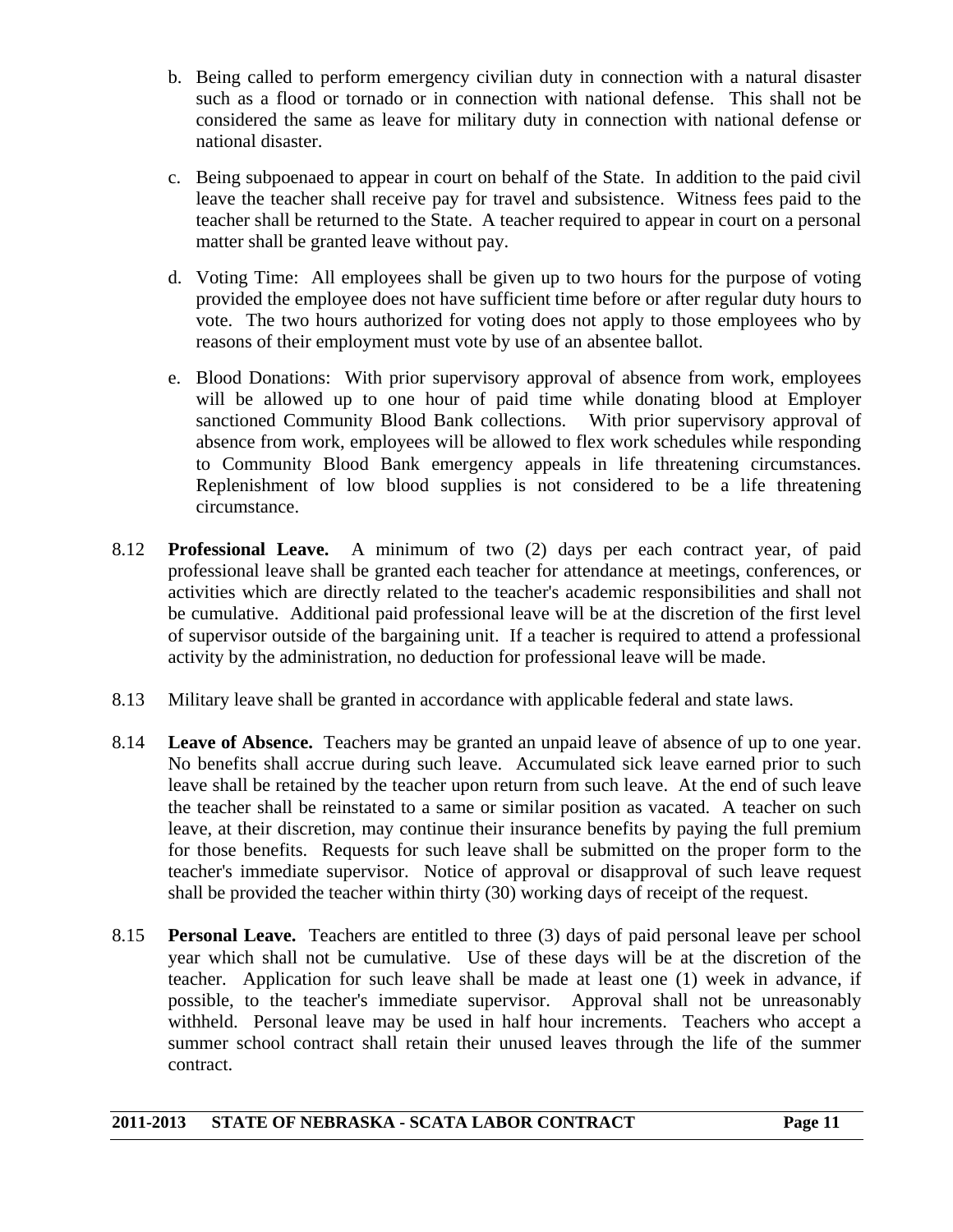8.16 **Educational Opportunities.** Teachers within the Department of Health and Human Services will be afforded the opportunity to further their education in a reasonable manner which does not interfere with the operation of the school programs, or other facility operations. Reasonable manner can include flex time changes and work schedules to accommodate teachers' attendance at class. Such accommodations/requests are subject to prior supervisory approval.

 In situations when the above reasonable accommodations cannot be made to a teacher's work schedule at the Department of Health and Human Services, a teacher may request an educational leave of absence, as long as the teacher is enrolled as a full-time student for credited coursework. Length of the educational leave of absence in that case is based on the length of the semester. Educational leave is based on best interests of the State, and is subject to prior supervisory approval. Employees become eligible for an educational leave of absence upon serving two years with the Department of Health and Human Services from last date of hire.

- 8.17 **Weather Leave.** Teachers are entitled to leave due to inclement weather as provided in the current Governor's policy pertaining to such leave.
- 8.18 **Non-Contract Days.** At the Department of Health and Human Services where there is year around school, Teachers will be given the opportunity to select use of the 25 non-contract days in the same manner afforded to other Department of Health and Human Services employees requesting vacation leave. At DCS non-contract days shall be pro-rated for teachers who work less or more than 222 days. DCS teachers will be given the opportunity to select use of the non-contract days in accordance with DCS and facility policies. Use of the non-contract days is subject to prior supervisory approval. Such requests shall not be unreasonably denied. Teachers shall be able to carry over five non-contract days per school year which shall not be cumulative. Year around school is school which is taught continuously around the year except for designated holidays and weekends.
- 8.19 HRC and LRC will hold school year round. Teachers at HRC and LRC will work 188 days during the contract year. The school year will be divided into five segments (Sessions 1-5) consisting of 47 school days. Each teacher will be assigned to work four of the five segments. The determination of which segments a teacher will be assigned to work shall be established by State seniority. Management, at its discretion, will include days on which all teachers will be on leave (for example Winter break, Spring Break, etc.). These days do not count toward the 188 contract days.

#### **Teacher Vacation Session Schedule For 2011-2012**

| Session 1 | $7 - 1 - 11$   | $9 - 7 - 11$   |
|-----------|----------------|----------------|
| Session 2 | $9 - 8 - 11$   | $11 - 13 - 11$ |
| Session 3 | $11 - 14 - 11$ | $2 - 2 - 12$   |
| Session 4 | $2 - 3 - 12$   | $4 - 16 - 12$  |
| Session 5 | $4 - 17 - 12$  | $6 - 30 - 12$  |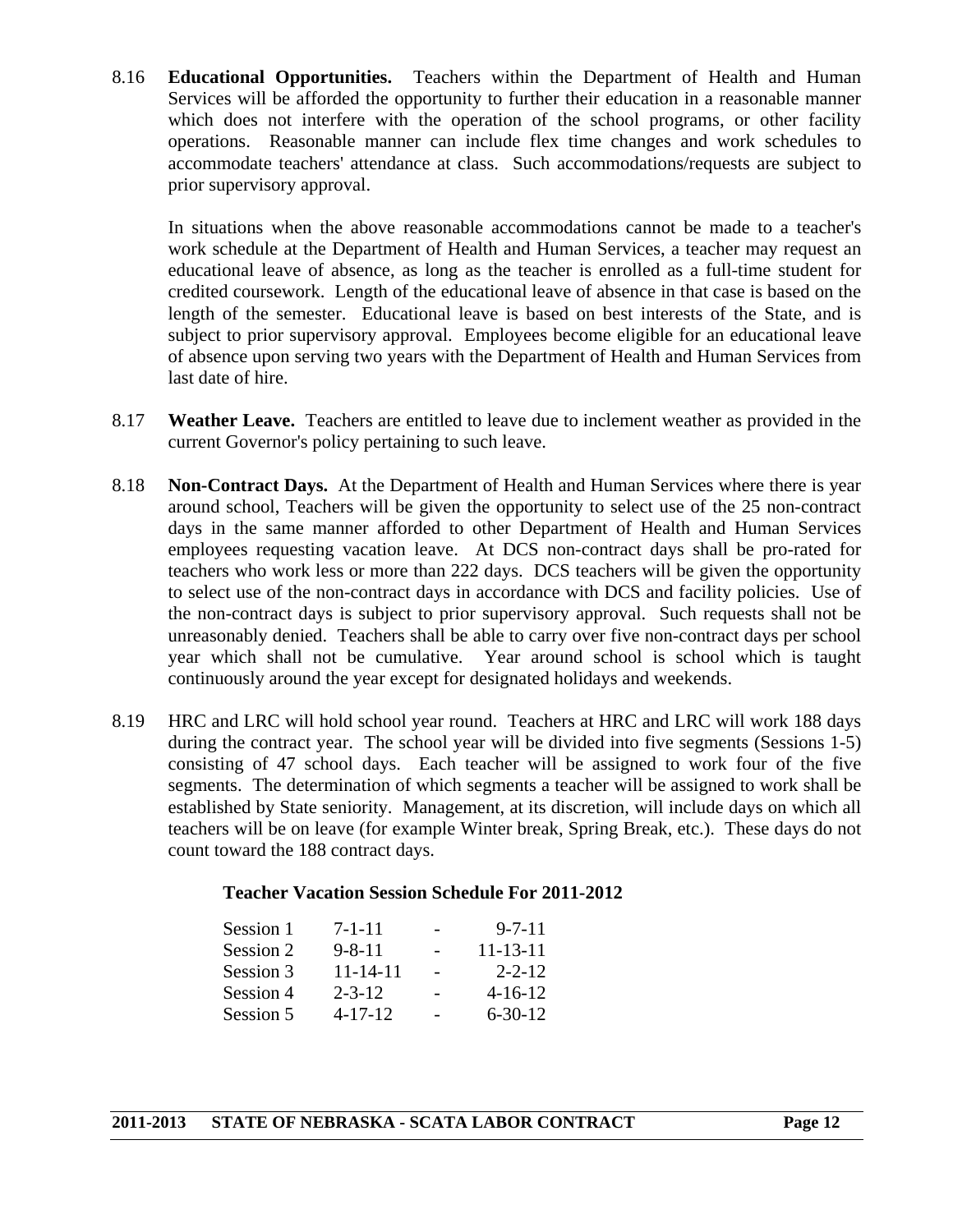#### **Teacher Vacation Session Schedule For 2012-2013**

| Session 1 | $7 - 1 - 12$   | $9 - 6 - 12$   |
|-----------|----------------|----------------|
| Session 2 | $9 - 7 - 12$   | $11 - 12 - 12$ |
| Session 3 | $11 - 13 - 12$ | $2 - 1 - 13$   |
| Session 4 | $2 - 4 - 13$   | $4 - 15 - 13$  |
| Session 5 | $4 - 16 - 13$  | $6 - 30 - 13$  |

8.20 **Catastrophic Illness Donation.** The provisions of this section are non-grievable. Employees may contribute accrued personal leave to benefit another State employee in the same agency suffering from a catastrophic illness. Personal leave shall be donated in no less than four (4) hour increments. The contributing employee must identify the specific amount of time donated and the name of the recipient of the donated personal leave on forms provided by the Employer for this purpose. Personal leave donated and transferred to another State employee pursuant to this provision shall be irrevocably credited to the recipient's catastrophic leave account.

 The recipient cannot use the donated leave until the date the leave is actually donated. The agency shall transfer donated leave to the recipient's account on an as needed basis. However, the agency shall not transfer more than the equivalent of 10 of the recipient's workdays of leave into his/her account at any one time if the employee is paid bi-weekly; and the agency shall not transfer more than the equivalent of 23 of the recipient's workdays of leave into his/her account at any one time if the employee is paid monthly.

 Catastrophic Leave will be available only to employees who have exhausted their own paid leave through bona fide serious illness or accident. Donating employees must sign an authorization, including specifying the specific employee to be a recipient of the donation. Leave transferred will be converted to a dollar value and then converted to hours based on the recipient's hourly rate e.g., the leave donor's salary is \$6.00 per hour and the recipient's salary is \$12.00 per hour; thus a donor must transfer twice the amount of hours to achieve full conversion. The agency shall not transfer more donations until this amount is exhausted. All donations remaining in the employee's catastrophic illness account when the employee's employment terminates, or when the employee dies, shall be forfeited, and no payout for these forfeited hours shall be made. No more than the equivalent of 1200 hours of donated leave may be received by an employee during a twelve month period.

Eligibility of Recipient:

- 1. Must be suffering a serious illness or injury resulting in a prolonged absence of at least thirty work days during the past six months (a normal pregnancy does not qualify for Catastrophic Illness Donation).
- 2. Must produce satisfactory medical verification.
- 3. Must have completed original probation.
- 4. Must have exhausted all earned paid leave time including compensatory time off, sick leave and personal leave.
- 5. Must not have offered anything of value in exchange for the donation.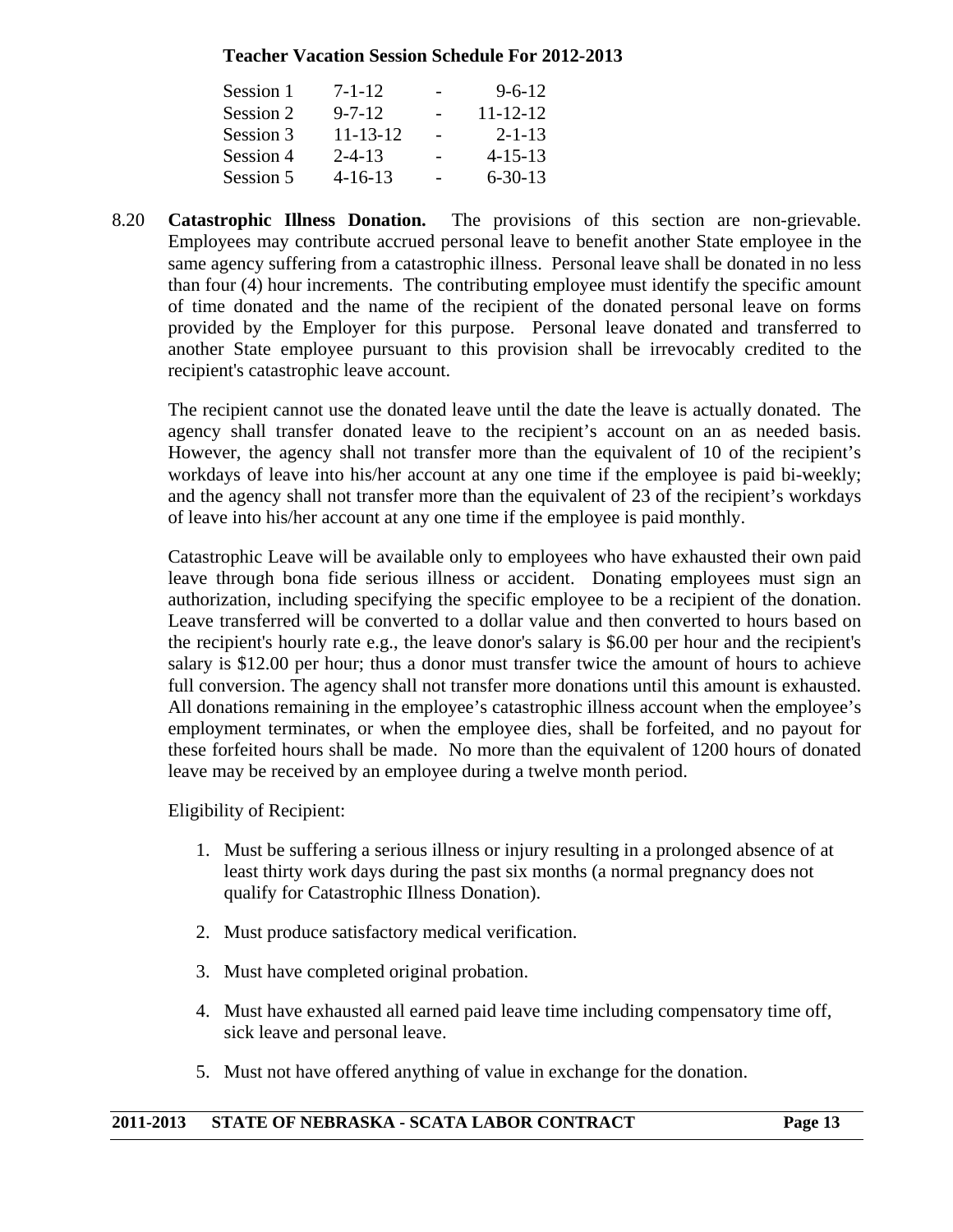Eligibility of Donor Employee:

- 1. Only whole days may be donated.
- 2. Must not have solicited nor accepted anything of value in exchange for the donation.
- 3. Must have remaining to his/her credit at least 8 hours of accrued personal leave, if donating personal leave.

#### **ARTICLE 9 - REDUCTION IN FORCE**

- 9.1 When a reduction in the number of teachers employed or the number of school days contracted per teacher is deemed necessary, the reduction in force shall be in accordance with the provisions of this Article.
- 9.2 The Employer shall attempt to absorb reductions through normal attrition due to retirements and resignations.
- 9.3 Should an involuntary staff reduction be required, the order of reduction shall be based on subject area, and if applicable, required special certifications, and on the basis of State seniority at each facility within the Agency. State seniority is defined to be the teacher's adjusted State service date. This adjusted service date is for teachers who left State employment and return to work after a break in service of less than five calendar years. In this situation, teachers shall have their accumulated unpaid sick leave balance reinstated, unless the teacher previously received a payout of sick leave (retirement eligibility). A teacher whose position has been eliminated shall be given preference, on the basis of State seniority, for any teaching vacancy within the facility which may exist for which the teacher is qualified by certification, endorsement, or where endorsement is not applicable by reasons of college credits in the subject area.
- 9.4 A teacher whose position is being considered for reduction in force shall be notified in writing of such intent on or before the ninetieth (90th) day prior to the close of the individual teacher contract period.
- 9.5 The teacher may request and shall be granted a hearing as provided in Nebraska statutes.
- 9.6 A teacher whose contract has not been renewed because of reduction in force shall be considered to have been dismissed with honor and shall be provided a letter to that effect.
- 9.7 Any teacher whose contract has not been renewed because of reduction in force shall have recall rights to employment for a period of twenty-four (24) months. Teachers shall be recalled in reverse order of layoff. The teacher with the most seniority by facility shall be recalled first to fill open positions in that facility, provided the teacher meets the required qualifications.
- 9.8 Recall offers shall be in writing and delivered by certified mail and the teacher shall have five (5) workdays after receipt of written notice to accept or reject the recall offer in writing. Failure to respond constitutes rejection of the recall offer. The teacher shall be responsible for maintaining his/her current address and phone number with the agency.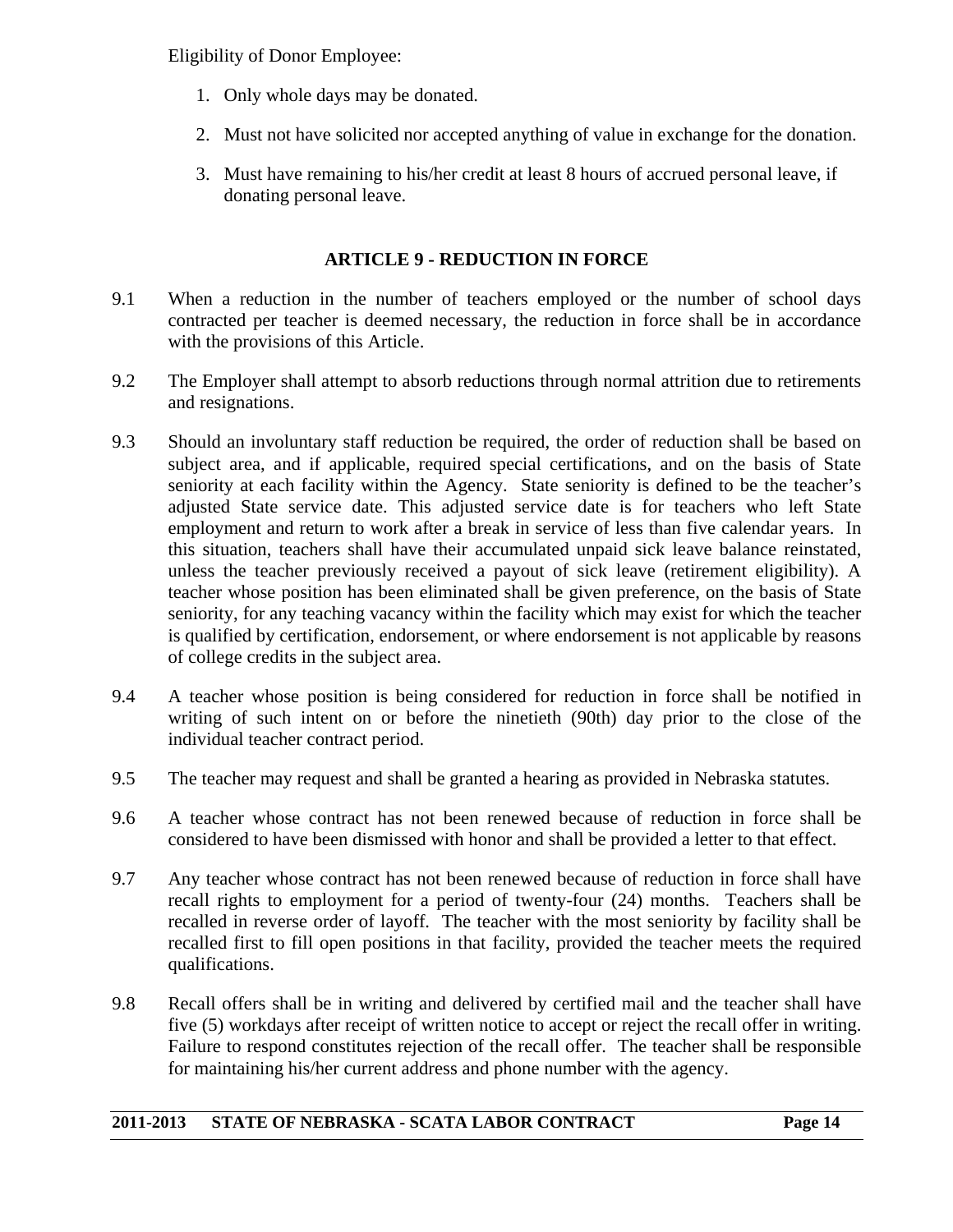- 9.9 Teachers who are recalled within 24 months shall, upon reinstatement, retain any employment benefits which had accrued to said teacher prior to their being laid off.
- 9.10 **Furlough.** Federal or State funding shortages may require employees to be placed on furlough. Furlough is defined as a temporary non-duty, non-pay status which occurs when Federal or State appropriations expire and no future funding is allotted and lasts less than 30 days. Affected employees would be released from work until such funding is restored. The Employer agrees to meet with Union officials as soon as information is available regarding possible funding shortages which may result in furloughs and to give affected employees as much advance notice as possible when a furlough is imminent. Employees placed on furlough will be granted liberal use of paid or unpaid leave. In the event that funding is retroactively restored, paid and unpaid leave utilized during times of furlough may be reinstated to the employee's appropriate leave bank. In such cases, employees will be furloughed following the provisions found in Section 9.3.

#### **ARTICLE 10 - EVALUATION**

- 10.1 The primary purpose of evaluation of the teaching staff shall be the improvement of instruction.
- 10.2 Observations for evaluation shall be conducted at least twice during each school year for probationary teachers and a cumulative evaluation should be conducted once every three years or at lesser intervals as required by agency policy or regulatory standards for permanent teachers.
- 10.3 An observation shall consist of direct observation of the teacher by the principal or teacher's immediate supervisor in the performance of his or her teaching duties. A conference between the teacher and observer shall follow each observation within seven (7) work days. If deficiencies are noted, the evaluator shall specify in writing the means and methods suggested for overcoming the deficiency. Teachers may respond to the observation by attaching a written response to the observation report.
- 10.4 All monitoring or observation of the work performance of a teacher shall be conducted with the full knowledge of the teacher.
- 10.5 Evaluations of performance shall be based on a review and observations of the teacher's performance over a prolonged time period.
- 10.6 All evaluation reports shall be placed in the personnel file of the employee with a copy given to the teacher.
- 10.7 Teachers may respond to their evaluation reports by attaching a written response to the report within fifteen workdays within receipt of the evaluation.
- 10.8 Evaluation reports shall be given to all probationary teachers on or before November 1st and not later than 120 days prior to the end of the school year as defined by the school calendar. Evaluation reports shall be given to all permanent teachers not later than 120 days prior to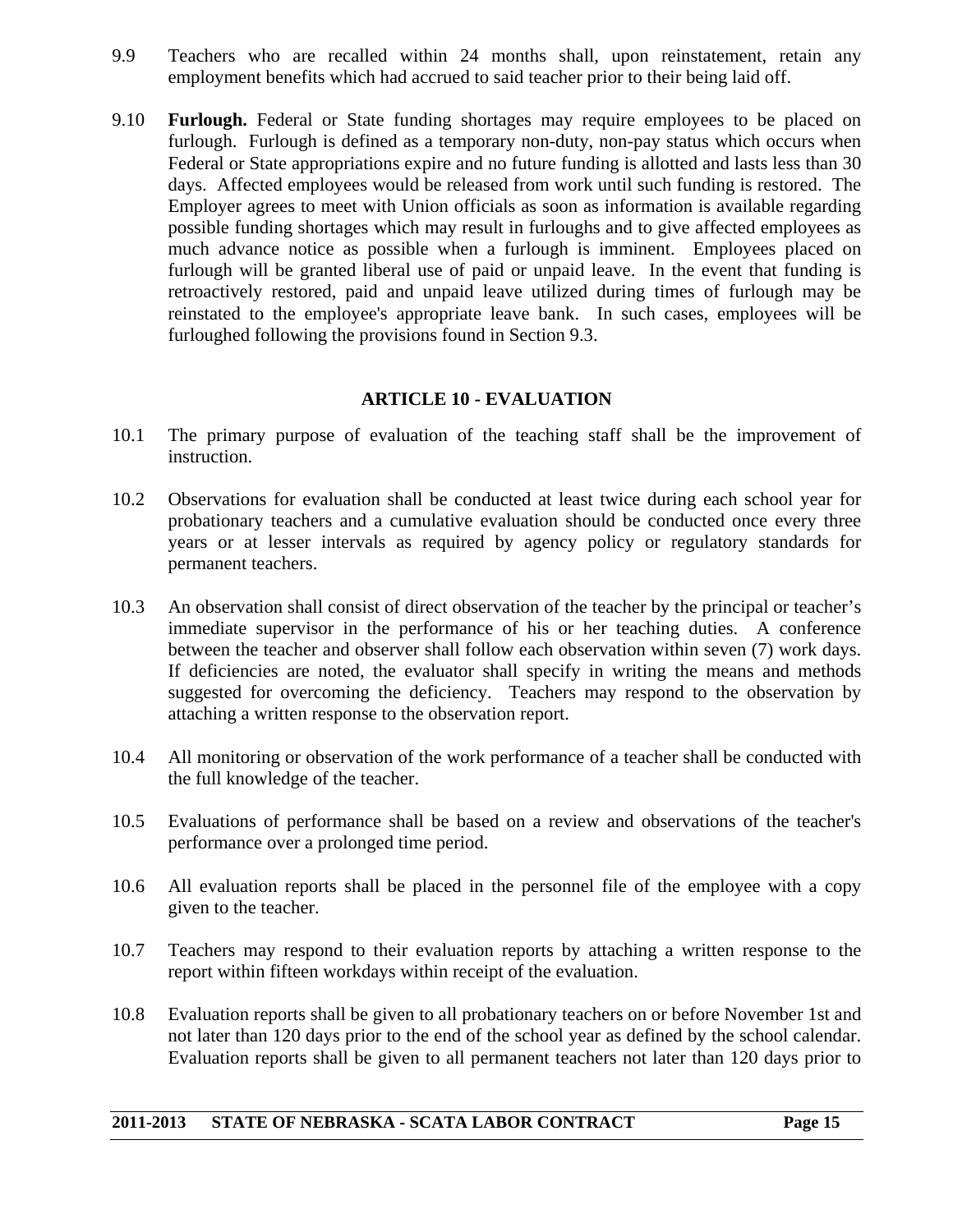the end of the school year as defined by the school calendar. All teachers shall have the right to discuss the evaluation report with their supervisor.

- 10.9 Both parties recognize that the complete teacher evaluation procedure is set forth in this Article. However, nothing contained in this Article shall limit the right of the Employer to issue administrative guidelines intended to provide for consistent implementation of the evaluation process.
- 10.10 The format of the evaluation forms shall be developed with input from the teachers.

#### **ARTICLE 11 - PERSONNEL FILE**

- 11.1 Teachers personnel records are confidential and are available only to the teacher, the Personnel Officer, and the Facility Director where the teacher works or their designated representatives.
- 11.2 No negative material shall be placed in a teacher's personnel file unless the teacher has been offered an opportunity to review the material. The teacher will be provided a copy of any such material at their request. Teachers shall acknowledge that they have been offered the opportunity to review all negative material by affixing their signature to the copy to be filed. The teacher's signature does not indicate agreement with the contents of the material to be filed. The teacher shall have the right to attach a written response to any such material to be placed in the file.
- 11.3 Although the Employer agrees to protect the confidentiality of personal references, academic credentials, and other similar personnel records, it shall not establish any separate file which is not available for the teacher's inspection under the provisions of this agreement.

#### **ARTICLE 12 - COMPENSATION AND BENEFITS**

- 12.1 **Insurance and Retirement.** Each teacher shall be entitled to fringe benefits provided by this agreement and by federal regulations provided by Cobra (Consolidated Omnibus Budget Reconciliation Act of 1985). These shall include but not be limited to the following:
	- A. Employer contribution to the Nebraska Teachers' Retirement System.
	- B. Employer contribution to Social Security.
	- C. Workmen's Compensation Insurance.
	- D. State of Nebraska Group Life Insurance; a \$20,000 group life insurance policy for each full-time employee. The full cost will be borne solely by the Employer.
	- E. **Health Insurance:** For the duration of this contract, the monthly Employer contribution toward any group health insurance option offered by the Employer shall be the amount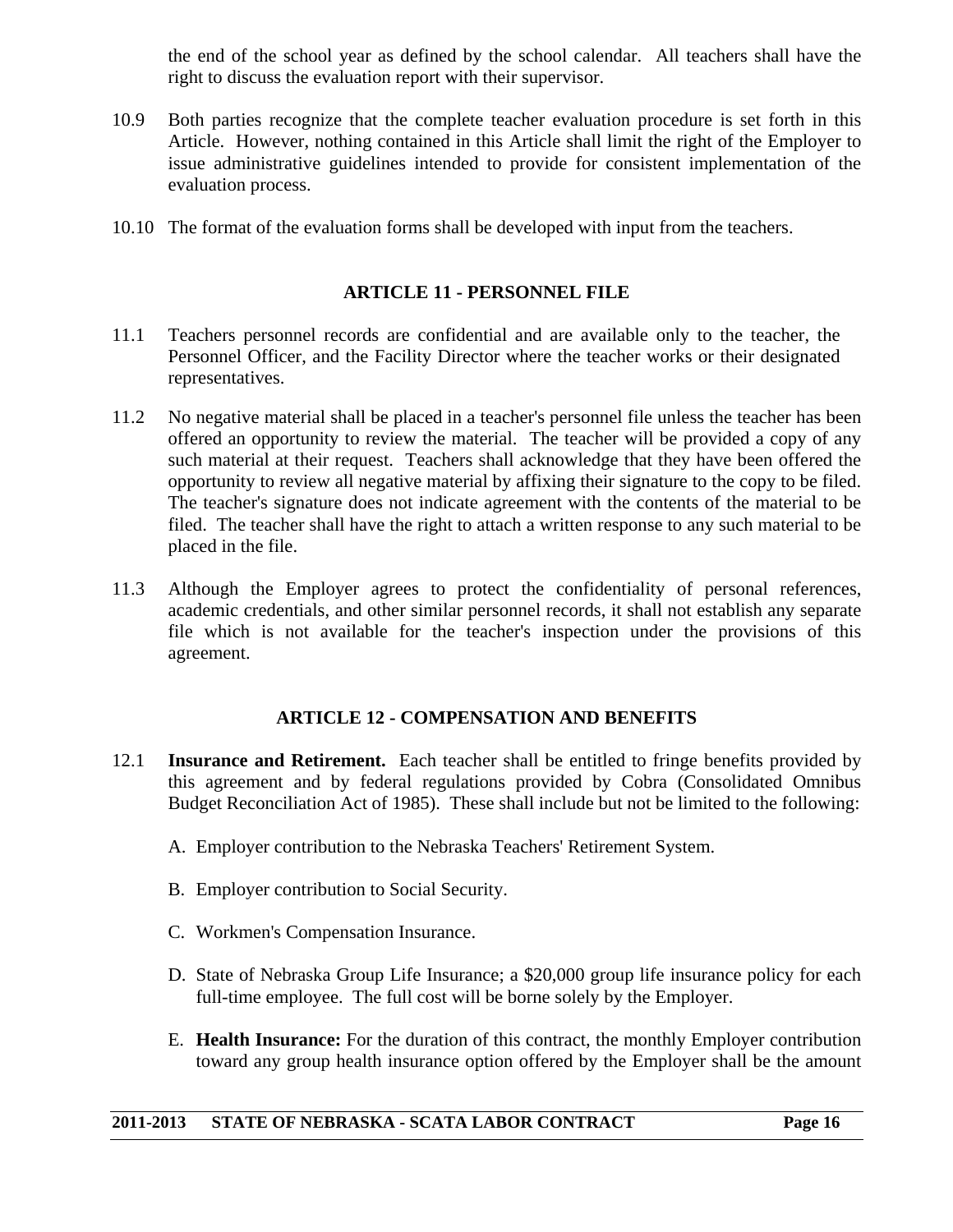equal to seventy-nine percent (79%) of the total premium cost of the plan, option, and coverage chosen by the bargaining unit member.

 For purposes of this section, plan and option shall mean one of the choices of levels of medical and other benefits offered by a carrier. Coverage shall mean the rate categories of single, two-party, four-party, and family, as offered under any contract entered into for medical benefits.

 The following deductibles, out-of-pocket maximums, coinsurance after deductible provisions, and prescription drug card provisions take effect each July 1.

Total Benefit Maximum - Unlimited

#### **7-1-11 through 6-30-12**

\$400 Annual deductible per person – In Network \$800 Annual deductible per family – In Network

\$1400 Annual out-of-pocket maximum per person – In Network \$2800 Annual out-of-pocket maximum per family – In Network

#### **7-1-12 through 6-30-13**

\$500 Annual deductible per person – In Network \$1000 Annual deductible per family – In Network

\$1500 Annual out-of-pocket maximum per person – In Network \$3000 Annual out-of-pocket maximum per family – In Network

80% coinsurance for most covered services after deductible – In Network

\$20 co-payment for doctor office visits only.

-- (The change in the co-payment for doctor office visits shall not change the manner in which ancillary costs are calculated.)

 The plan shall include a three-tier formulary prescription drug card coverage with a: \$10.00 co-payment per 30 day supply of generic drugs; \$25.00 co-payment for a 30 day supply of formulary brand name drugs; and a \$40.00 co-payment for a 30 day supply of non-formulary brand name drugs.

Mail order is available for long-term maintenance drugs for a 180 day supply with a: \$35.00 co-payment for generic drugs;

\$100.00 co-payment for formulary brand name drugs; and a

\$150.00 co-payment for non-formulary brand name drugs.

The Employer may offer different group health insurance plans. The Employer retains the discretion to arrange health insurance coverage through a health insurance exchange in accordance with the Patient Protection and Affordable Care Act.

F. **Dental Insurance:** The Employer agrees to offer group dental insurance to bargaining unit employees and their dependents, at employee cost.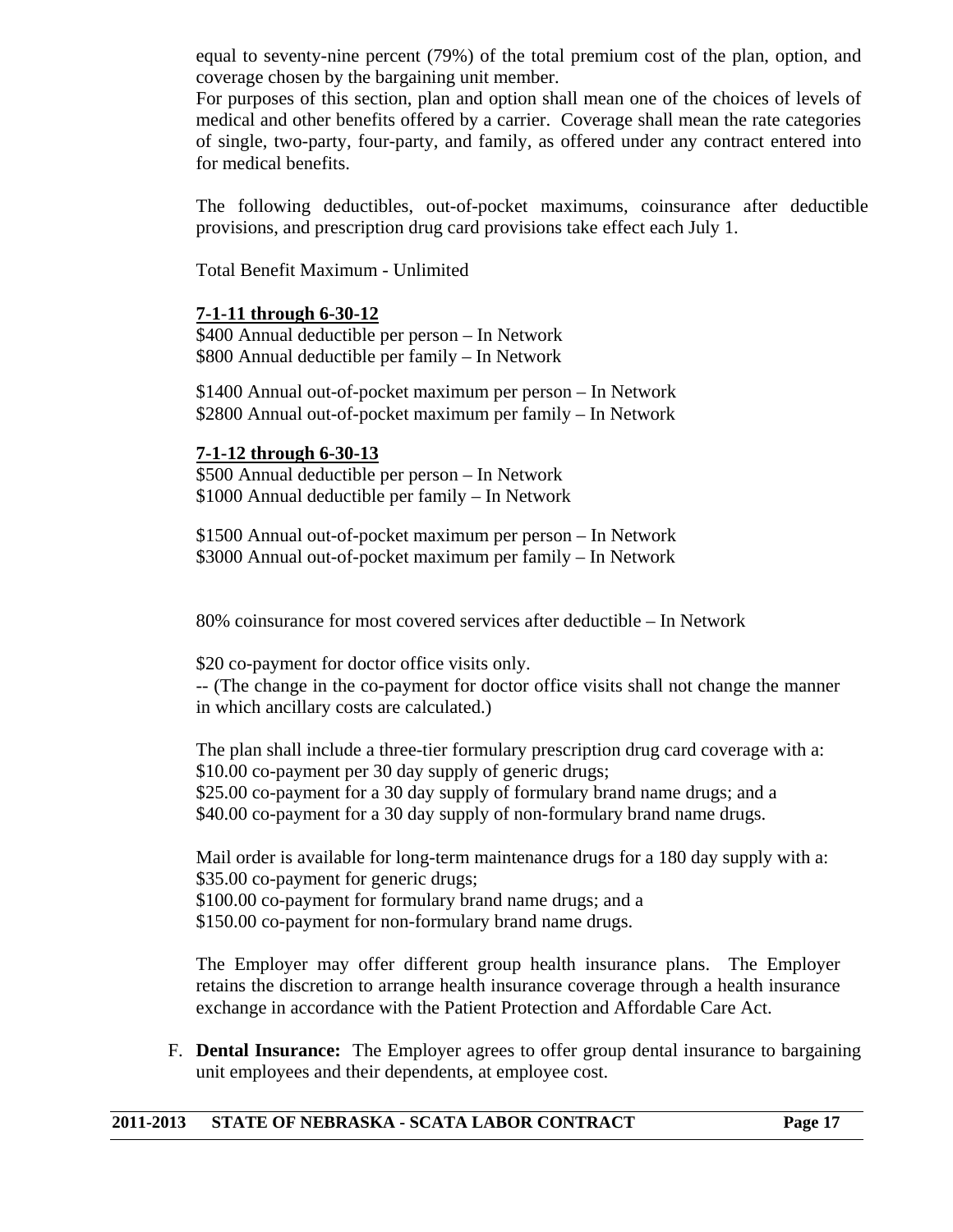- G. **Long Term Disability Insurance:** The Employer agrees to offer group long term disability insurance for bargaining unit employees at employee cost.
- H. **Vision:** The Employer agrees to offer group vision insurance to bargaining unit employees and their dependents, at employee cost.
- I. Teachers will be covered on a yearly basis for all insurance benefits.
- J. Participation in the State of Nebraska Deferred Compensation plan.
- K. Insurance benefits will be provided part-time teachers working one-half time or more on a proportional basis to their employment ratio.
- L. Group health, dental, and vision insurance benefits, in addition to the employee assistance program, will be offered to retirees meeting all of the criteria necessary to retire under the primary retirement plan covering his/her State employment. Eligibility to participate in such benefits and programs shall terminate when the former employee becomes eligible to receive Medicare. The entire cost of such insurance and participation in the employee assistance program to be borne by the retiree.
- 12.2 Teachers covered by this agreement shall be paid on the State of Nebraska bi-weekly payroll system. Payroll deductions and related items shall be provided under that system, and continue until the entire contracted salary has been paid.
- 12.3 Salaries shall be determined by the salary schedule attached as Appendix A to this agreement.
- 12.4 Placement on the salary schedule shall be in accordance with each teacher's degree level and years of experience as of the beginning of each school year.
- 12.5 Teachers shall advance vertically one (1) step on the schedule for the completion of one (1) year of service. Teachers may move no more than three (3) lanes horizontally during the term of this contract.
- 12.6 Teachers shall earn credit for advancing horizontally on the schedule for successful completion of any of the following:
	- a. Graduate hours directly related to their teaching assignment.
	- b. Graduate hours taken as a result of a recommendation by their immediate supervisor.
	- c. Any hours toward an additional endorsement related to their teaching assignment.
	- d. Any hours which have received prior written approval by the teacher's immediate supervisor.
- 12.7 To qualify for horizontal advancement on the schedule during each year of this contract teachers must notify their supervisors by June 1 of their intent to move, with verification of successful completion of the hours by the beginning of the following school year. Grade slips shall be considered acceptable verification.
- 12.8 Teachers shall be given up to twelve years credit for successful teaching experience when initially hired by the State.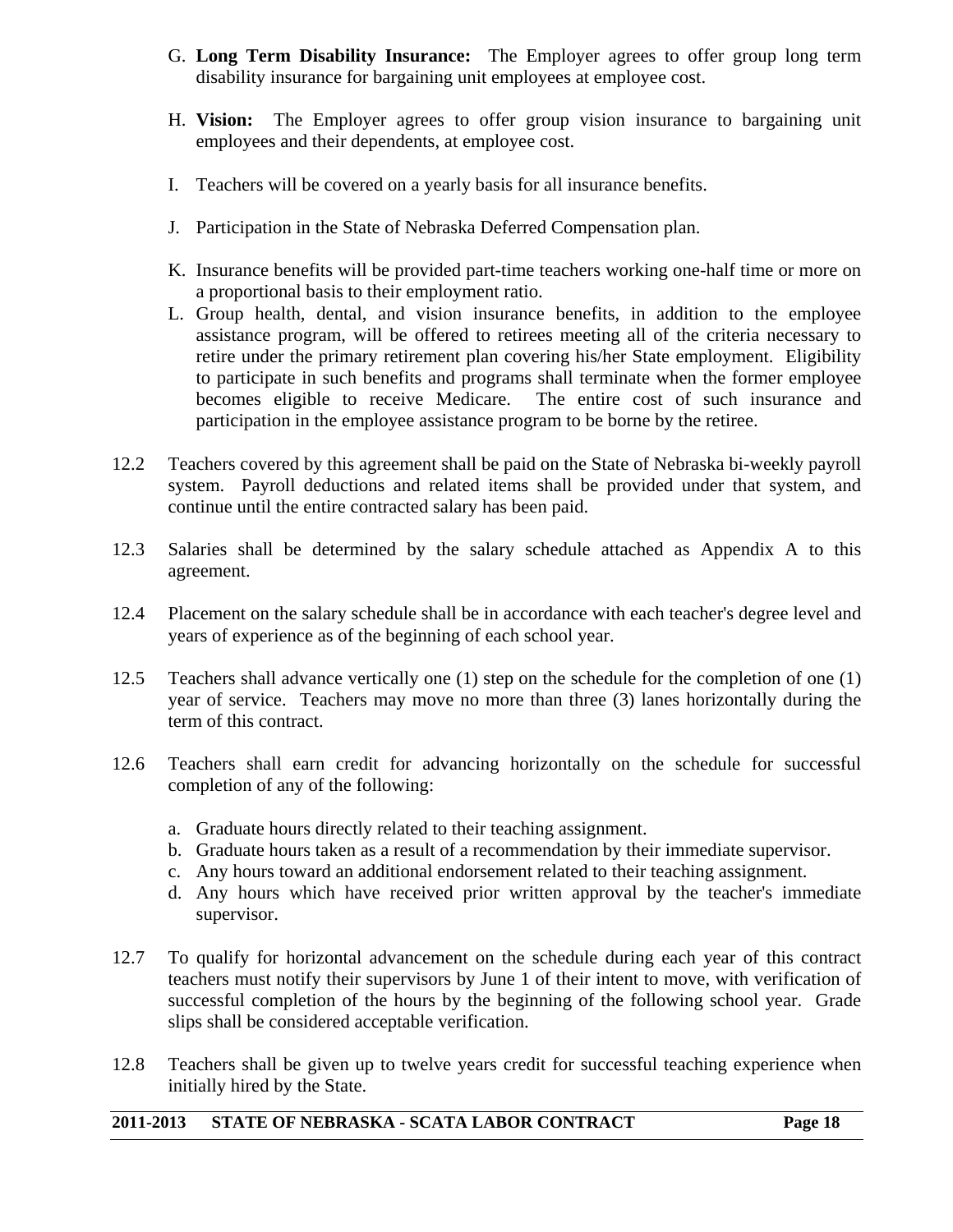- 12.9 Tuition Assistance: Teachers enrolled in courses of instruction directly related to their work may be reimbursed up to 100 percent of tuition costs upon approval of the appropriate Administrator.
- 12.10 **Professional Development Program.** Teachers will be provided a Professional Development Program, at HRC, LRC and BSDC, which will be defined as assistance for graduate level courses that are directly related to serving the needs of a teacher's current student population and are not offered during non-work times or any other time during the year. The course must be approved by his/her supervisor. This program allows the individual facility to provide the 75% tuition reimbursement following the policy guidelines for tuition assistance and for the teacher to attend the class during work time.

#### **ARTICLE 13 - ANTI - DISCRIMINATION**

- 13.1 The provisions of this Agreement shall be applied to all employees in the bargaining unit without discrimination as to protected age, sex, marital status, race, color, creed, national origin, handicap, or political affiliation. Each of the parties hereto recognize their individual responsibilities under this paragraph and agree to fulfill those responsibilities.
- 13.2 In recognition of the American with Disabilities Act (ADA), it shall not be considered to be a violation of this contract for the Employer to take such action as is necessary to make reasonable accommodations for the known disability of an employee.

#### **ARTICLE 14 - SAFETY**

- 14.1 In the event that a teacher is subject to a physical or sexual assault, or terroristic threat, while within the scope of their employment with the State, the teacher should take the following action:
	- a. The teacher should notify their immediate supervisor or their designee, who will in turn notify the appropriate authorities.
	- b. Reporting of the incident will be in writing on the proper form.
	- c. The Employer as may be appropriate will provide legal advice to the teacher concerning their rights and obligations with respect to such assault and shall render all reasonable assistance to the teacher in connection with handling of the incident by law enforcement and judicial officials.
	- d. The teacher shall suffer no loss of wages, leaves, or benefits when involved in school related legal proceedings.
	- e. The Employer acknowledges that safety is of prime importance and will take reasonable measures necessary to provide a safe work environment.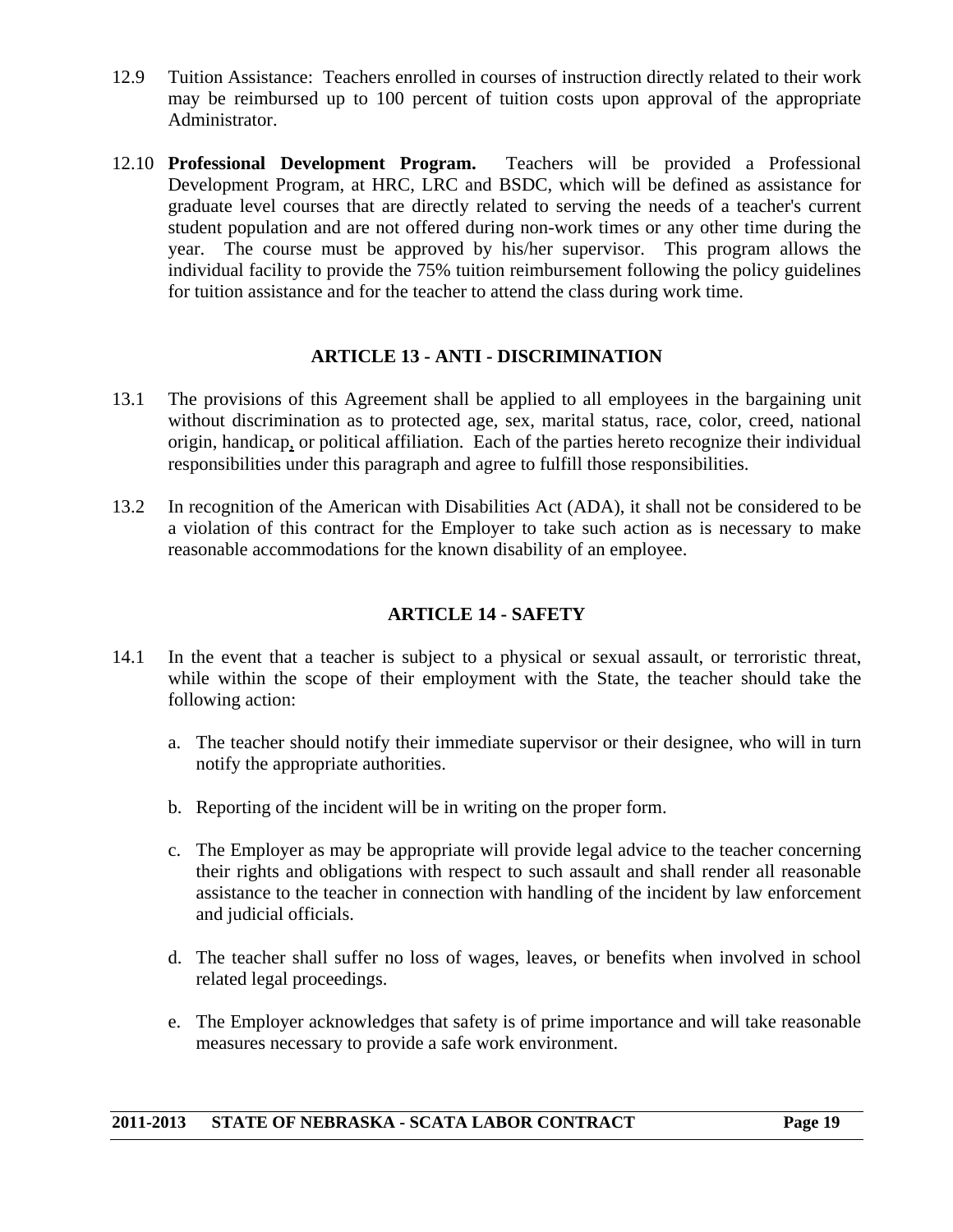#### **ARTICLE 15 - DOCUMENT AUTHORIZATION**

In witness whereof, the parties hereto have set their hands this 14<sup>th</sup> day of January, 2011.

FOR THE ASSOCIATION:

Shantel Eatherton, Chief Negotiator

State Code Agency Teachers Association

Sue Bokenkamp, President **State Code Agency Teachers Association** 

FOR THE STATE:

Dave Heineman, Governor State of Nebraska

William J. Wood, Chief Negotiator<br>State of Nebraska

Bralli  $\cdot$  O

Gail A. Brolliar, Administrative Assistant State of Nebraska

2011-2013 STATE OF NEBRASKA - SCATA LABOR CONTRACT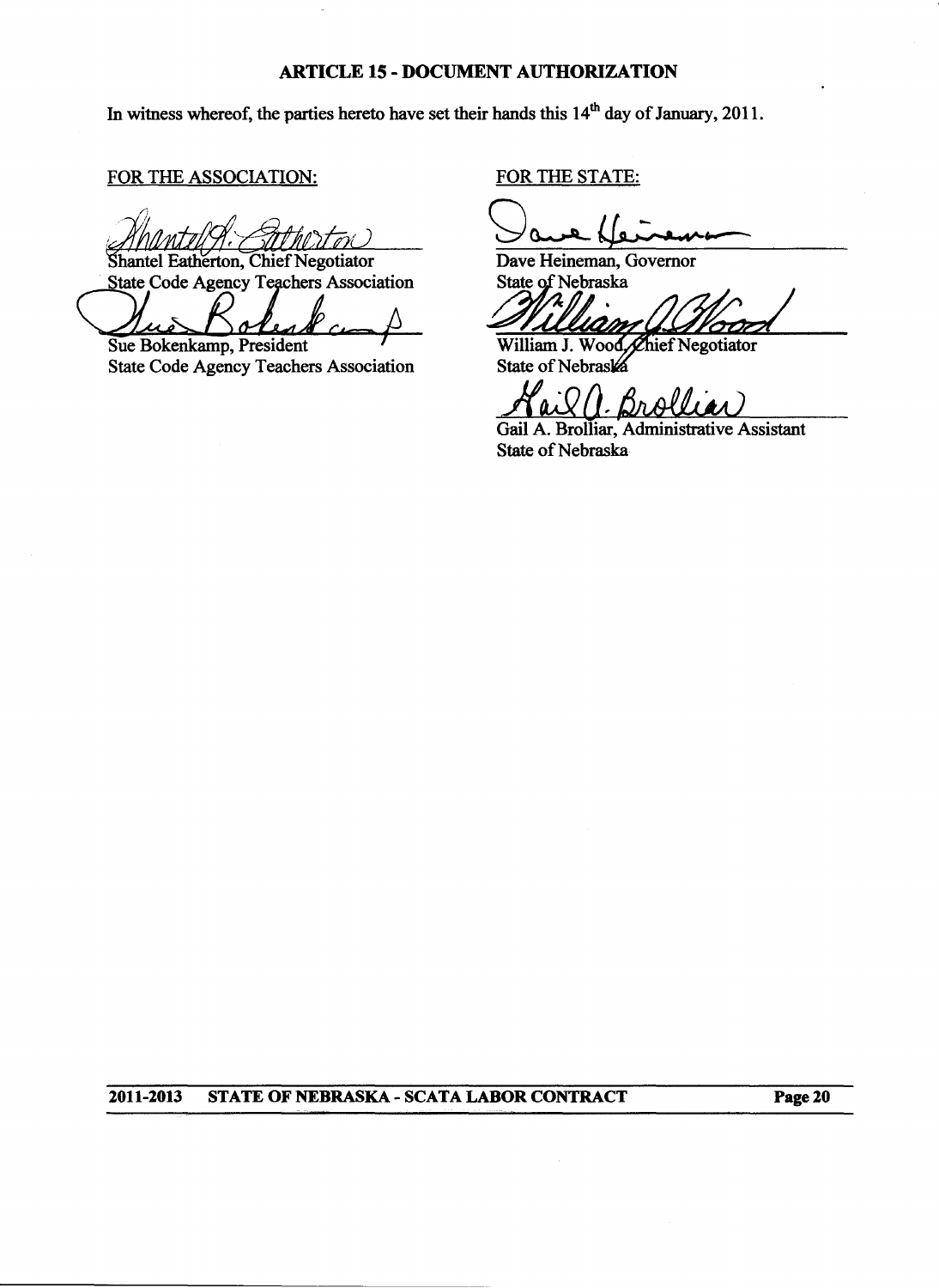#### **APPENDIX A**

#### **TEACHERS 2011-2012 SALARY SCHEDULE**

| <b>Step</b>      | $\underline{\mathbf{BA}}$ | $BA+9$   | $BA+18$  | $BA+27$  | $BA+36/MA$ | $MA+9$   | $MA+18$  | $MA+36$  |
|------------------|---------------------------|----------|----------|----------|------------|----------|----------|----------|
| $\mathbf{1}$     | 1.00                      | 1.04     | 1.08     | 1.12     | 1.16       | 1.20     | 1.24     | 1.28     |
|                  | \$30,609                  | \$31,833 | \$33,058 | \$34,282 | \$35,506   | \$36,731 | \$37,955 | \$39,180 |
| $\sqrt{2}$       | 1.04                      | 1.08     | 1.12     | 1.16     | 1.20       | 1.24     | 1.28     | 1.32     |
|                  | \$31,833                  | \$33,058 | \$34,282 | \$35,506 | \$36,731   | \$37,955 | \$39,180 | \$40,404 |
| 3                | 1.08                      | 1.12     | 1.16     | 1.20     | 1.24       | 1.28     | 1.32     | 1.36     |
|                  | \$33,058                  | \$34,282 | \$35,506 | \$36,731 | \$37,955   | \$39,180 | \$40,404 | \$41,628 |
| $\overline{4}$   | 1.12                      | 1.16     | 1.20     | 1.24     | 1.28       | 1.32     | 1.36     | 1.40     |
|                  | \$34,282                  | \$35,506 | \$36,731 | \$37,955 | \$39,180   | \$40,404 | \$41,628 | \$42,853 |
| 5                | 1.16                      | 1.20     | 1.24     | 1.28     | 1.32       | 1.36     | 1.40     | 1.44     |
|                  | \$35,506                  | \$36,731 | \$37,955 | \$39,180 | \$40,404   | \$41,628 | \$42,853 | \$44,077 |
| $\boldsymbol{6}$ | 1.20                      | 1.24     | 1.28     | 1.32     | 1.36       | 1.40     | 1.44     | 1.48     |
|                  | \$36,731                  | \$37,955 | \$39,180 | \$40,404 | \$41,628   | \$42,853 | \$44,077 | \$45,301 |
| $\tau$           | 1.24                      | 1.28     | 1.32     | 1.36     | 1.40       | 1.44     | 1.48     | 1.52     |
|                  | \$37,955                  | \$39,180 | \$40,404 | \$41,628 | \$42,853   | \$44,077 | \$45,301 | \$46,526 |
| $\,8\,$          | 1.28                      | 1.32     | 1.36     | 1.40     | 1.44       | 1.48     | 1.52     | 1.56     |
|                  | \$39,180                  | \$40,404 | \$41,628 | \$42,853 | \$44,077   | \$45,301 | \$46,526 | \$47,750 |
| $\overline{9}$   |                           |          | 1.40     | 1.44     | 1.48       | 1.52     | 1.56     | 1.60     |
|                  |                           |          | \$42,853 | \$44,077 | \$45,301   | \$46,526 | \$47,750 | \$48,974 |
| 10               |                           |          | 1.44     | 1.48     | 1.52       | 1.56     | 1.60     | 1.64     |
|                  |                           |          | \$44,077 | \$45,301 | \$46,526   | \$47,750 | \$48,974 | \$50,199 |
| 11               |                           |          |          | 1.52     | 1.56       | 1.60     | 1.64     | 1.68     |
|                  |                           |          |          | \$46,526 | \$47,750   | \$48,974 | \$50,199 | \$51,423 |
| 12               |                           |          |          | 1.56     | 1.60       | 1.64     | 1.68     | 1.72     |
|                  |                           |          |          | \$47,750 | \$48,974   | \$50,199 | \$51,423 | \$52,647 |
| 13               |                           |          |          |          | 1.64       | 1.68     | 1.72     | 1.76     |
|                  |                           |          |          |          | \$50,199   | \$51,423 | \$52,647 | \$53,872 |
| 14               |                           |          |          |          | 1.68       | 1.72     | 1.76     | 1.80     |
|                  |                           |          |          |          | \$51,423   | \$52,647 | \$53,872 | \$55,096 |
| 15               |                           |          |          |          | 1.72       | 1.76     | 1.80     | 1.84     |
|                  |                           |          |          |          | \$52,647   | \$53,872 | \$55,096 | \$56,321 |
| 16               |                           |          |          |          |            | 1.80     | 1.84     | 1.88     |
|                  |                           |          |          |          |            | \$55,096 | \$56,321 | \$57,545 |
| 17               |                           |          |          |          |            |          | 1.88     | 1.92     |
|                  |                           |          |          |          |            |          | \$57,545 | \$58,769 |
| 18               |                           |          |          |          |            |          |          | 1.96     |
|                  |                           |          |          |          |            |          |          | \$59,994 |

|  |  | 2011-2013 STATE OF NEBRASKA - SCATA LABOR CONTRACT | Page 21 |
|--|--|----------------------------------------------------|---------|
|--|--|----------------------------------------------------|---------|